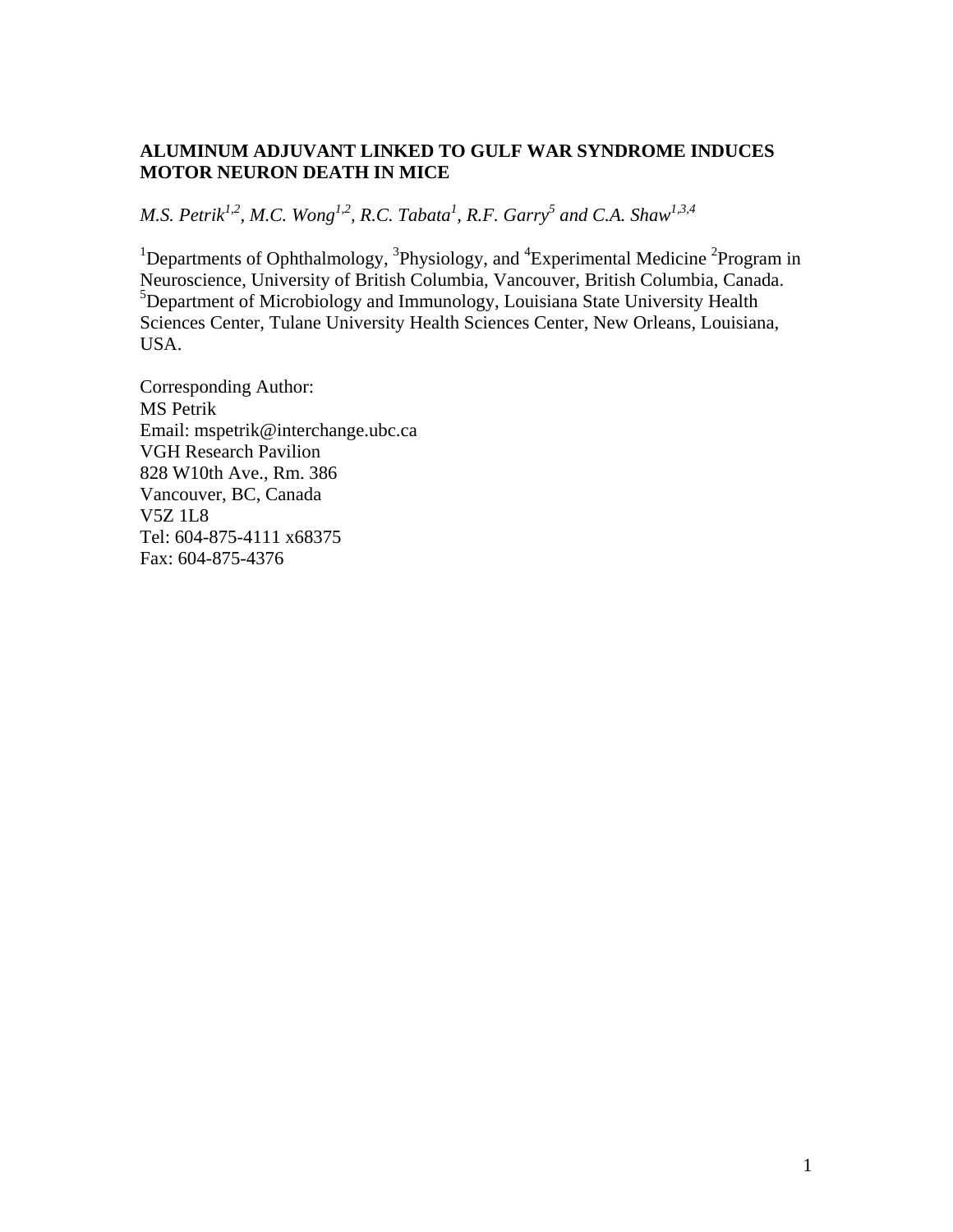# **ABSTRACT**

Gulf War Syndrome (GWS) affects a high percentage of veterans of the 1991 conflict, but its origins remain unknown. One neurological complication of GWS is an increased incidence of amyotrophic lateral sclerosis (ALS). While many environmental factors have been linked to GWS, the role of the anthrax vaccine administered to deployed troops has come under increasing scrutiny. Among the vaccine's potentially toxic components are the adjuvant aluminum hydroxide and squalene. To examine whether these materials might contribute to neurologic toxicity, we injected young male colony CD-1 mice with these adjuvants at doses equivalent to those given to service personnel. Mice were subjected to a battery of motor and cognitive behavioral tests over a six month period. Following sacrifice, CNS tissue was examined using immunohistochemistry for evidence of neural death. Behavioral testing showed both motor and cognitive functions were impacted by the tested adjuvants to differing degrees. Apoptotic neurons were identified in lumbar spinal cord and motor cortex in the groups receiving the adjuvants. Aluminum injected animals also showed a significant increase of astrocytes in the lumbar spinal cord. Our findings suggest a possible role for either or both compounds in some neurological features associated with GWS.

# KEY WORDS: ALS, GULF WAR SYNDROME, ADJUVANT, ALUMINUM HYDROXIDE, SQUALENE, ANTHRAX, VACCINE, NEUROTOXICITY.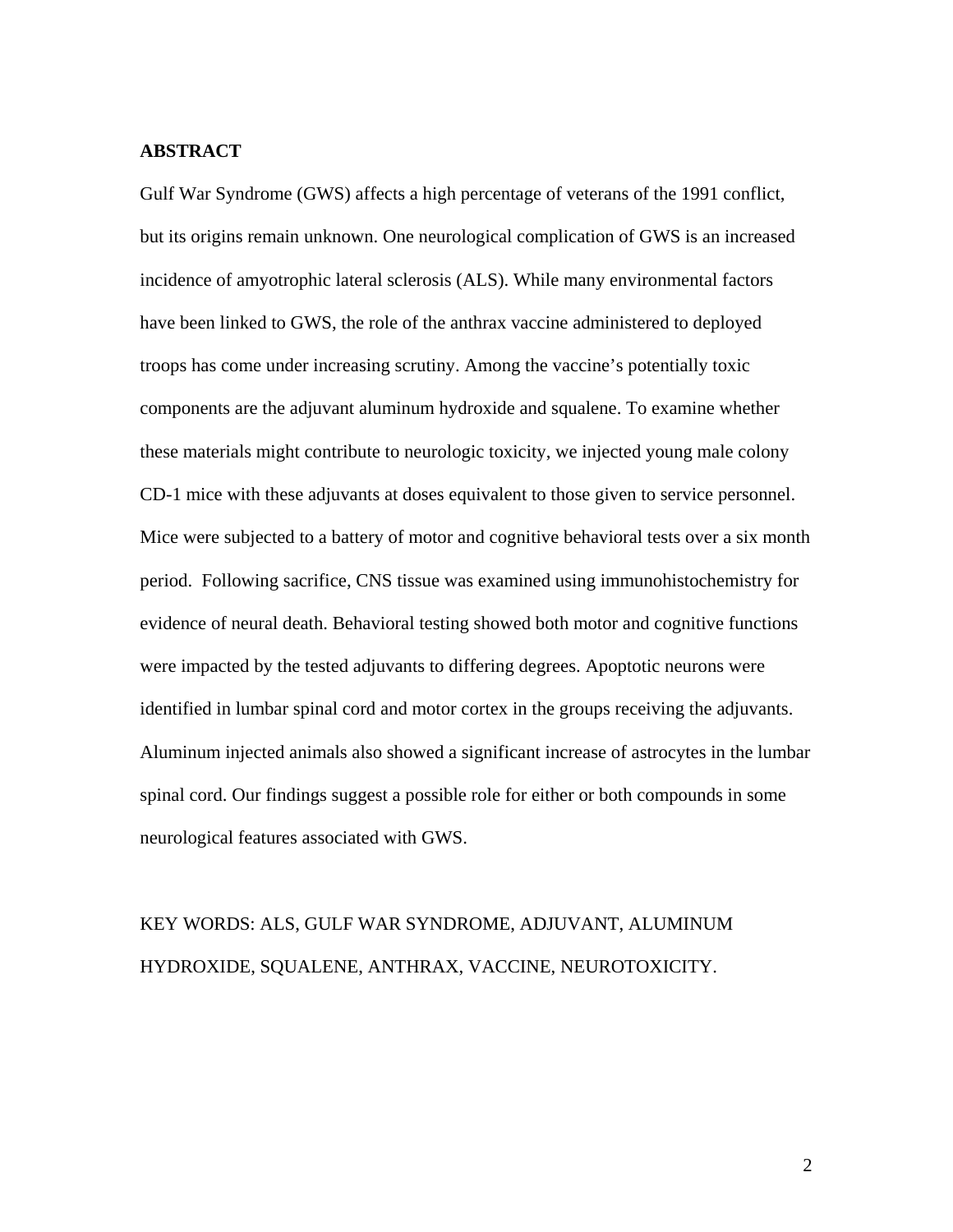# **INTRODUCTION**

Gulf War Syndrome (GWS) is a cluster of illnesses in veterans of the Persian Gulf War (1990–91) characterized by a group of variable and nonspecific symptoms such as fatigue, emotional disorders, muscle and joint pains, headaches, memory loss, and posttraumatic stress reactions (Haley et al., 1997; Fukuda et al., 1998). Previous studies conducted on Gulf War veterans by the U.S. Department of Defense, the U.S. Department of Veteran Affairs and the U.K. Gulf War Research Illness Unit have established a strong link between Gulf War service and the occurrence of Gulf War Syndrome (GWS) (Hom et al., 1997; Unwin et al., 1999; Kang et al., 2002; Wolfe et al., 2002; Dyer, 2004).

Recent studies have established a correlation between Gulf War service and a neurological cluster of amyotrophic lateral sclerosis – Gulf War Syndrome (ALS-GWS) (Charatan, 2002; Horner et al., 2003; Weisskopf et al., 2005). According to a nationwide study by the U.S. Department of Veterans Affairs, deployed veterans of the Persian Gulf War are more than *twice* as likely to develop ALS than non-deployed veterans and the civilian population (Samson, 2002). The most unique feature of this new cluster is that the victims are younger than usual ALS patients (Haley, 2003). Due to the overlapping symptomatology seen in GWS and ALS, GWS can be partially classified as a neurological illness that may carry an ALS component. One major cluster of ALS in the Western Pacific, amyotrophic lateral sclerosis-parkinsonism dementia complex (ALS-PDC) (Kurland, 1988; Murakami, 1999), suggests an environmental cause. Gulf War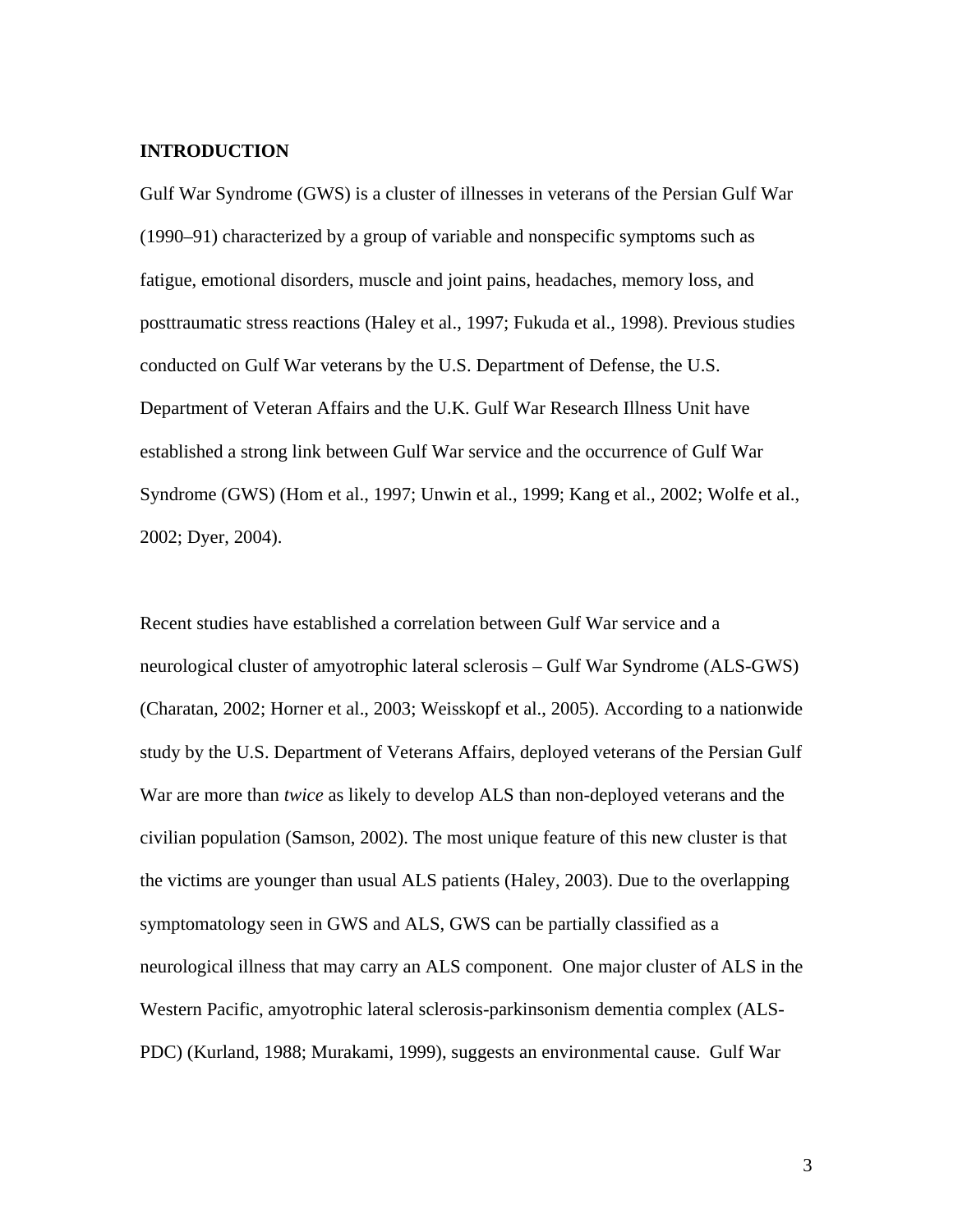Syndrome ALS may comprise another cluster of the disease and as such may provide clues to the etiology of ALS.

Epidemiological studies have suggested several potential environmental factors in GWS such as exposure to depleted uranium, nerve gas, organophosphates, vaccinations, heavy metals, and bacteria infections (Abou-Donia et al., 1996; Taylor et al., 1997; Kurt, 1998; Hodgson and Kipen, 1999; Sartin, 2000; Hotopf, 2000; Ferguson and Cassaday, 2001- 2002; Nicolson et al., 2002). Of these, vaccines are highly suspected because multiple epidemiological studies have found positive correlations between vaccinations and GWS, and because some nondeployed but vaccinated troops have developed illnesses identical to GWS**.** In particular, the anthrax vaccine is a major suspect in GWS as it contains two materials of particular interest from a neurological perspective: aluminum hydroxide and the lipid polymer squalene (which has been found in the vaccine at low concentrations) (Sasaki et al., 1992); (Sahin et al., 1994; Schumm et al., 2002) forms of both having been implicated in neurological disease (Garruto et al., 1989; Wagner-Recio et al., 1991). Aluminum and squalene have been linked to neurotoxicity in a number of other studies (Bilkei-Gorzo, 1993; Gajkowska et al., 1999; Nass, 2002), and antibodies to squalene have shown up in those with GWS (Asa et al., 2000).  $LD_{50}$  values (via subcutaneous injection) for either compound have not been published to date (see J.T. Baker Material Safety Data Sheets).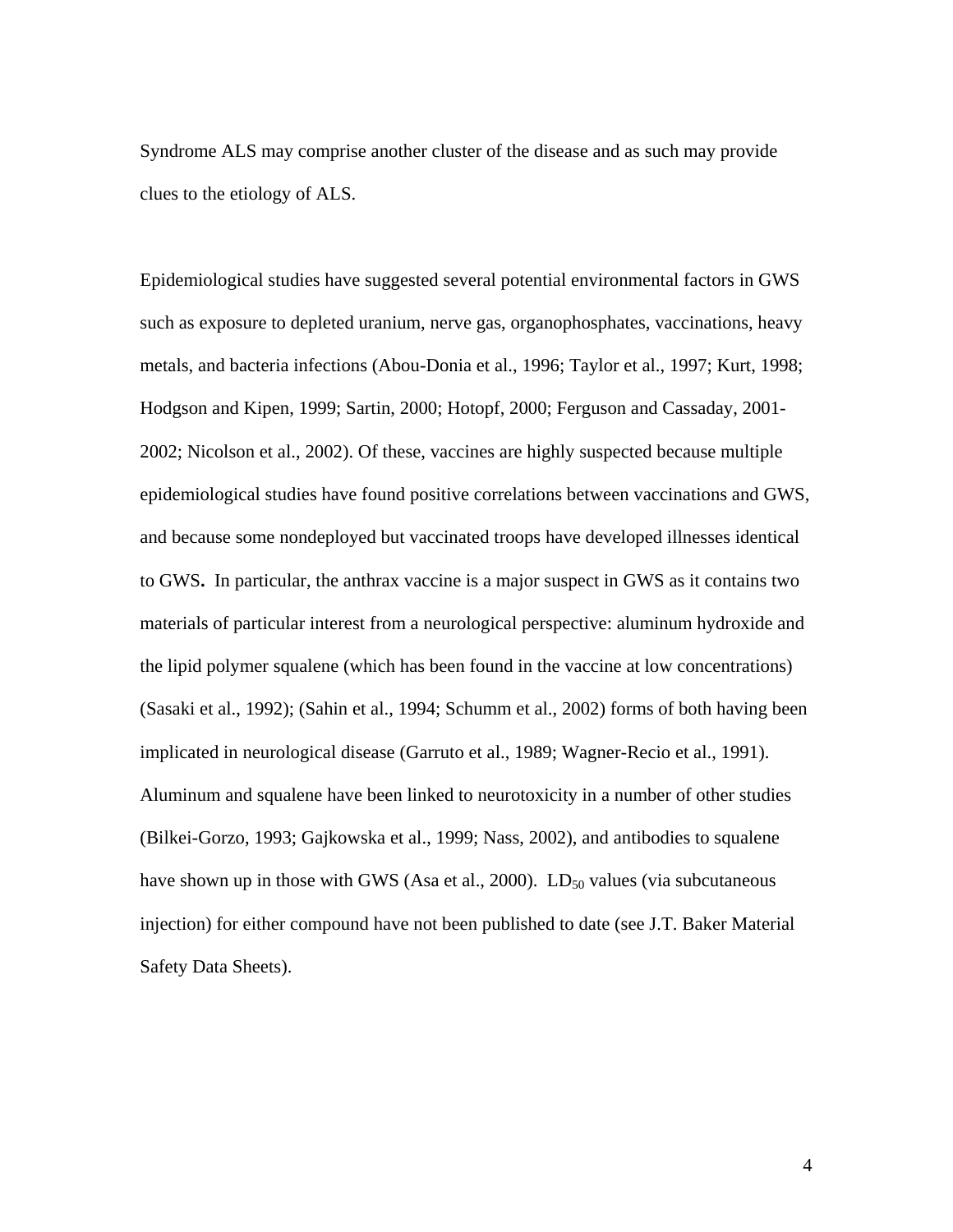# **METHODS**

### *Experimental animals, diet and tissue collection*

Adult CD-1 male mice were used in the study (3 months old at experiment onset, weighing approximately 35g). Younger animals were deliberately chosen to mimic the age of onset in young Gulf War veterans (Haley, 2003). The control group contained 10 animals and each adjuvant group contained either 10 or 11 animals. All animals were housed solitarily at the Jack Bell Animal Care Facility, where an ambient temperature of 22°C and a 12/12hr light cycle were maintained. All mice were consistently fed Purina® mouse chow ad libitum. Mice were subjected to several behavioral tests including wire mesh hang (2x/week), open field (1x/week), and water maze (1x/week) over a period of six months. The behavioral tests were conducted in the same room over a total period of 24 weeks. The order of animals tested was randomized for each trial. At sacrifice, the CNS tissue was collected for histological examinations. Brains and spinal cords of mice were obtained from both adjuvant and control groups upon sacrifice by perfusion with 4% paraformadehyde (PFA). Fixed brains and spinal cords from adjuvant and control mice were transferred to a 30% sucrose/PBS solution overnight and kept frozen until sectioning. The CNS sections were cryoprotected in 30% ethylene glycol-20% glyceroldibasic and monobasic sodium phosphate solution and kept frozen at  $-20^{\circ}$ C. Brains were sectioned into 30  $\mu$ m slices and spinal cords were sectioned at 25  $\mu$ m in the transverse plane on a cryostat mounted in Tissue-Tek O.C.T compound (Sakura, Zoeterwoude, Netherlands).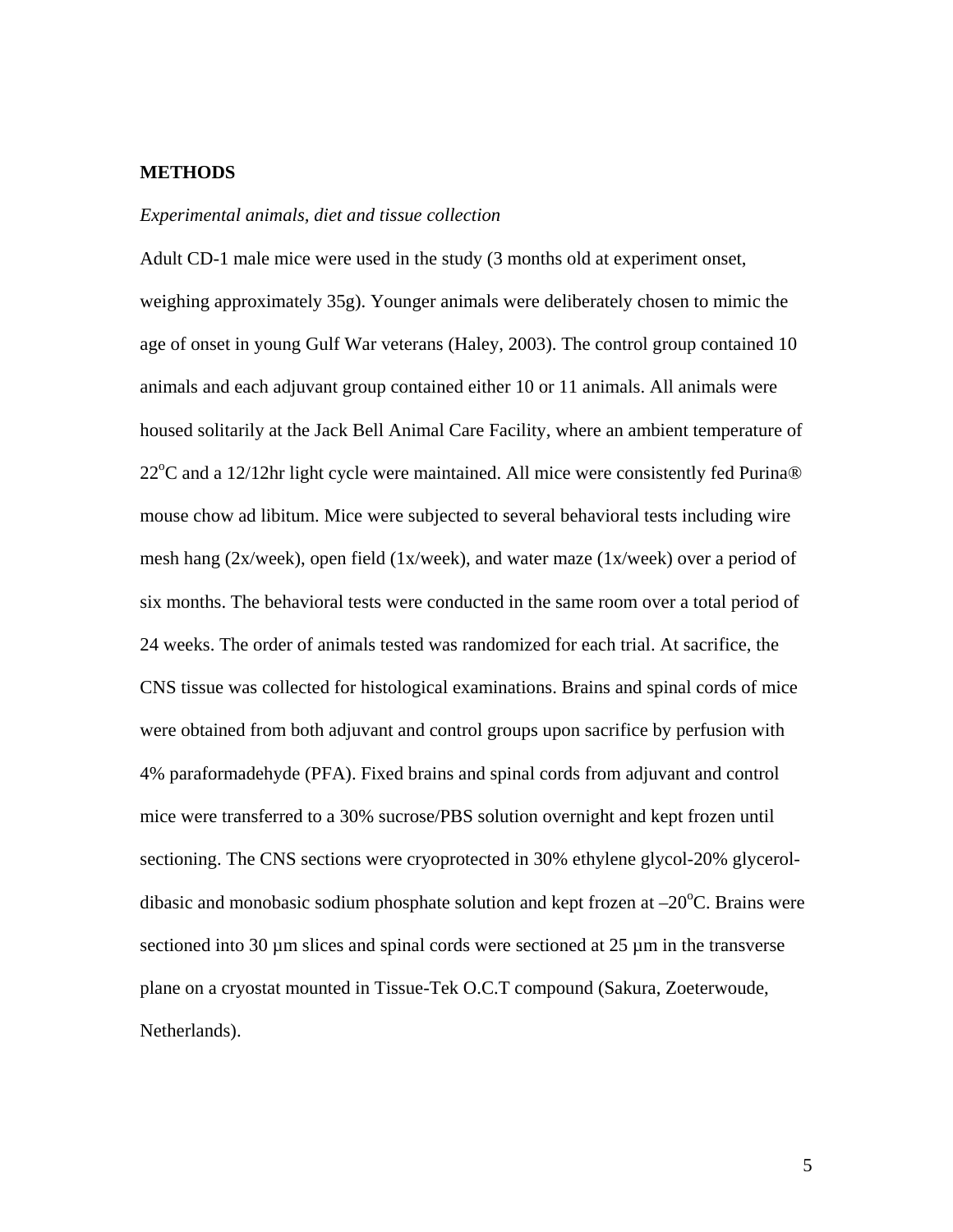### *Adjuvants*

Alhydrogel<sup>®</sup>, an aluminum hydroxide (Al(OH)<sub>3</sub>) gel suspension is manufactured by Superfos Biosector a/s (Denmark) and supplied by SIGMA, Canada. MPL<sup>®</sup> + TDM + CWS (Monophosphoryl Lipid A, syntheitic Trehalose Dicorynomycolate, and cell wall skeleton of mycobacteria), a commercial squalene  $(C_{30}H_{50})$  containing adjuvant was manufactured by Corixa Corporation (Seattle, USA). Both were supplied by SIGMA, Canada.

To calculate equivalent to human dosages of aluminum hydroxide and squalene for our experiments, we used the following information: The AVA vaccine for human use is made by Bioport Corporation, of Lansing, Michigan. According to product data sheets from the Michigan Biological Products Institute anthrax vaccine insert (Bioport's predecessor) a single dose of vaccine contains 2.4 mg of aluminum hydroxide (equivalent to 0.83mg of aluminum). Based on an assumed average human body weight of 80 kg, the amount per kg body weight is approximately 30µg/kg. Soldiers or civilians receiving the vaccine would have received between 30µg/kg (1 injection) up to 180ug/kg if 6 injections were received. Bioport Corporation denies the addition of squalene in the formulation. The company producing the vaccine during the 1990/1991 periods, Michigan Biological Products Institute, also denied use of squalene in the formulation of the product. However, antibodies to squalene has been found in blood samples from patients with GWS and in higher in titers than those produced naturally by the body ((Asa et al., 2000)), suggesting that it was present in at least some anthrax vaccine lots in use at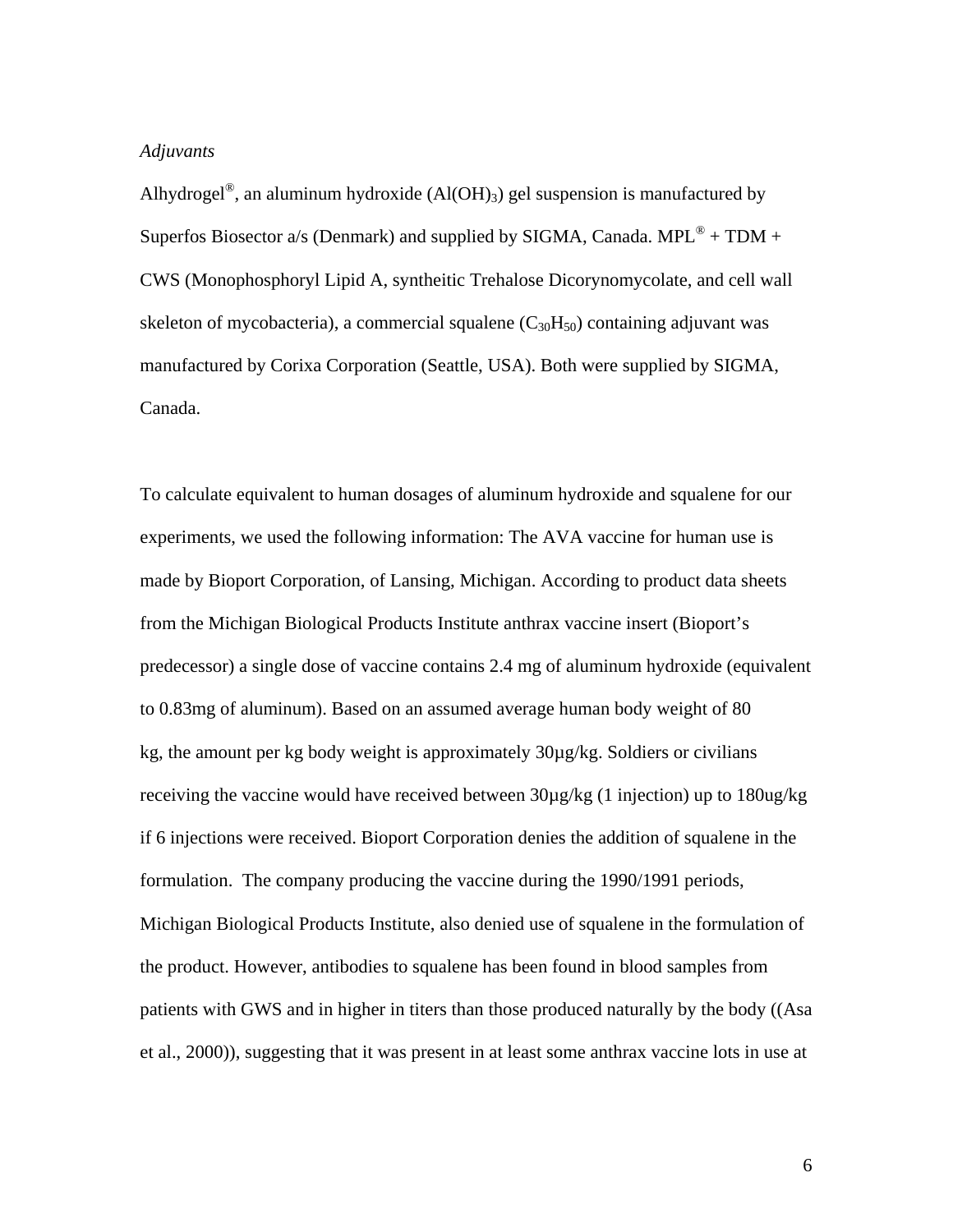the time. Current vaccines in use outside the United States employ a squalene containing adjuvant oil emulsion. MF59, an adjuvant in experimental influenza vaccines (Chiron Corporation) use a 5% squalene concentration. Based on the total volume of the MF59 injection (0.5 ml), this would be equivalent to 0.025ml of squalene. Again, based on an average 70kg human, the amount per injection would be approximately 21.5µg  $(0.3\mu g/kg)$  for one injection, as much as  $86\mu g (1.2\mu g/kg)$  for a full series of 4 injections.

The adjuvant injections in our mice were calibrated based on average animal weight for 3-month-old male CD-1 mice (approximately 35g). We chose to do two injections as an approximate average rather than the range of 1 to 4 injections in the human subjects. Based on the human values above, mice receiving aluminum hydroxide received two doses of 50µg/kg (suspension) in a total volume of 200µL sterile PBS (0.9%). Mice receiving squalene got the equivalent dose of 2% squalene suspension (MPL<sup>®</sup> + TDM +  $CWS$ ) in PBS. Mice in the aluminum hydroxide  $+$  squalene group had both adjuvants administered the same PBS volume. Controls were injected with 200µL PBS.

The injection site for human administration is typically subcutaneous over the deltoid muscle. For injections in mice we used a subcutaneous injection into the loose skin behind the neck (the "scruff") to minimize discomfort and for ease of injection.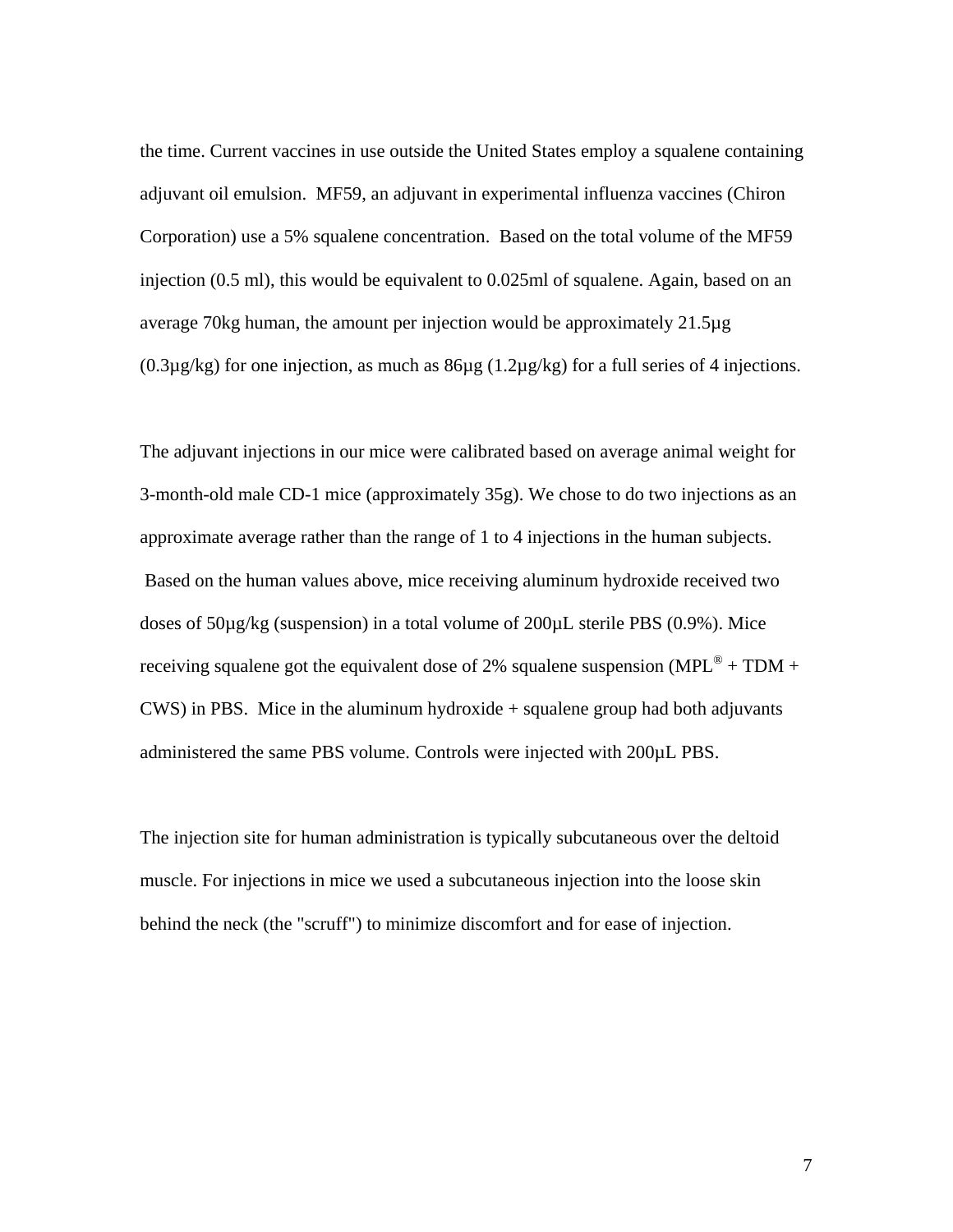# *Immunization*

Animals received two injections (two weeks apart) of aluminum hydroxide, squalene, aluminum hydroxide and squalene or PBS. The adjuvants were then administered by subcutaneous injection at the back of the neck. This immunization protocol mimicked the anthrax vaccine dose schedule set by the Anthrax Vaccine Immunization Program (AVIP) except for the location of the injection.

### **Behavioral Testing**

# *Wire Mesh Hang*

The wire mesh hang was used to test for muscular strength and endurance (Crawley, 2000). The wire mesh hang consisted of a 6-inch wire mesh that was suspended 40 cm high. Mice placed onto the wire grid and inverted for a maximum period of 60 s. Latency to fall was measured and recorded three times per week.

# *Open Field*

The open field test was used to evaluate anxiety (DeFries et al., 1974). The open field arena consisted of a brightly lit open field pool, 1.3 m in diameter, 30 cm high containing mouse bedding 2 inches thick. An overhead video camera was used to record mouse locomotion in the open field environment. The investigator counted the number of squares crossed in a measured area (outside, inside and center perimeters) over 5 min. Anxiety, or fear-related behavior, is seen when the mouse remains in the corners or near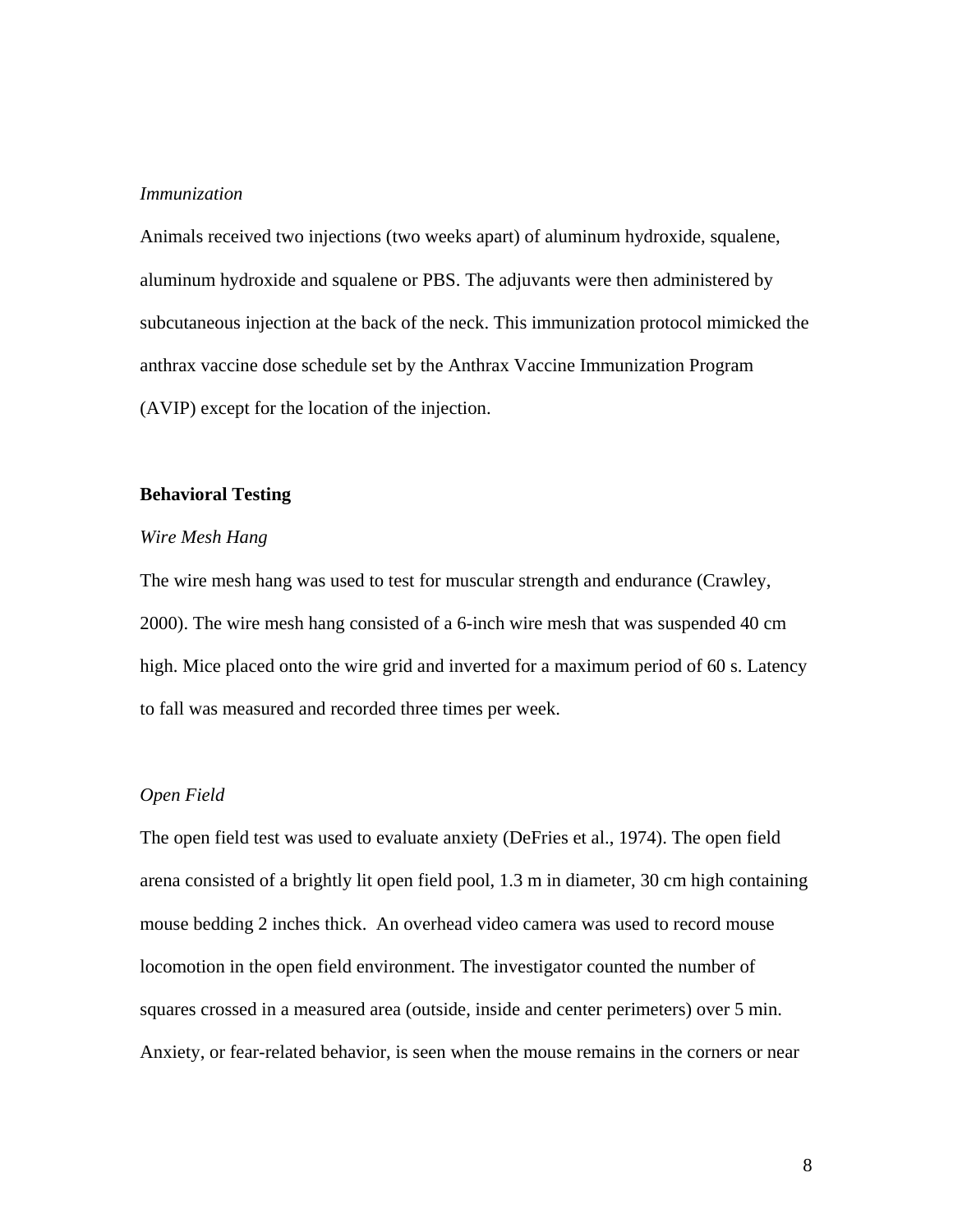the edges of the arena (thigmotaxis) rather than moving out in the center of the arena (Crawley et al., 1997). Testing was conducted once a week for the duration of the experiment.

### *Morris Water Maze*

The water maze was used to evaluate spatial and reference memory (Morris, 1984). The water maze set-up included a pool, 1.3 m in diameter (Everts and Koolhaas, 1999), 5 radial arms, 30 cm high and a rescue platform 5 mm above the water level. The mice were trained for 4 d at 3 trials/d prior to the injection paradigm. Mice were placed into the pool at the same start location for each trial and were allowed to explore the pool for a maximum of 60 s, after which they were guided to the platform using a ruler. At 90s, the handler placed mice on the platform if they had still not reached it on their own. Training was terminated when mice consistently found the platform within 25s on 4 consecutive trials. Testing was conducted once a week for the duration of the experiment. During testing, errors were counted if the mouse fully entered the incorrect arm.

### **Immunohistochemistry**

## *Neuronal Nuclei (NeuN) and activated caspase-3 labeling*

Mouse NeuN antibody (Chemicon International; Temecula, CA, 1:300) was used to identify neurons containing NeuN, a DNA-binding and neuron-specific nuclear protein (Mullen et al., 1992; Wolf et al., 1996). Free-floating sections were rinsed in 10% tris-EDTA buffer and microwaved for 10 min. After heating, sections were allowed to cool for 20 min. Sections were then incubated in working solution of MOM Mouse IG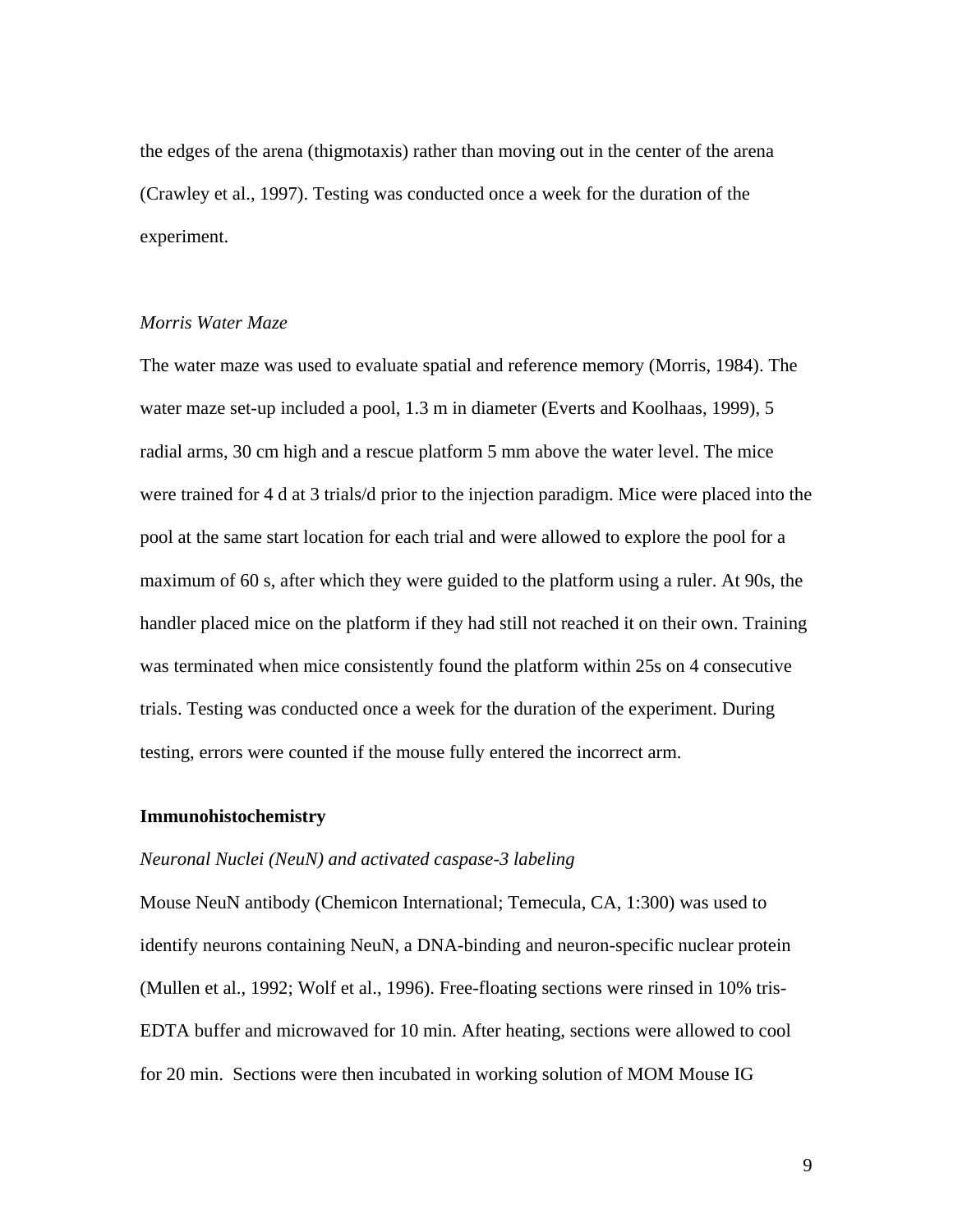Blocking Reagent (MOM kit, Vector Laboratories) for 1 h. Sections were immersed in MOM Diluent solution for 5 min and incubated in primary NeuN antibody for 30 min at room temperature. Sections were then incubated in MOM Biotinylated Anti-Mouse IgG Reagent for 10 min and incubated with Fluorescein Avidin DCS for 5 min, then blocked with 10% NGS (normal goat serum) for 1 h. Sections were incubated with rabbit antiactivated caspase-3 antibody (Promega; Madison, WI, 1:250) overnight and AlexaFluor 546™ for 30 min at room temperature (Molecular Probes; Eugene, OR, 1:500) to detect cells undergoing apoptosis (Duan et al., 2003). Sections were mounted with fluorescent DAPI (4',6 diamidino-2-phenylindole, Vector Laboratories). A serial approach was used for double-fluorescence labeling due to having to use the Vector mouse on mouse (MOM) kit for NeuN. All steps were performed at room temperature unless specified otherwise.

# *Choline acetyltransferase (ChAT) labeling*

ChAT antibody (AB144P, Chemicon International; Temecula, CA, 1:100) was used to identify cholinergic neurons in brain and spinal cord and serves as a specific marker for motor neurons (Wetts and Vaughn, 1996; Maatkamp et al., 2004). Fluorescent immunolabeling was performed on free-floating sections and pretreated in 0.5% Triton X-100 in buffer for 2 x 15 min. Sections were then blocked in 5% NGS (normal goat serum) with 5% BSA (bovine serum albumin) for 3 hours, then incubated in goat anti-ChAT IgG antibody (in PBS with 5%  $NGS + 1%$  BSA, 1:100) overnight at 4<sup>o</sup>C. The sections were incubated for 2 h each in rabbit anti-goat IgG antibody  $(1:200; Du0LUX^{TM})$ ,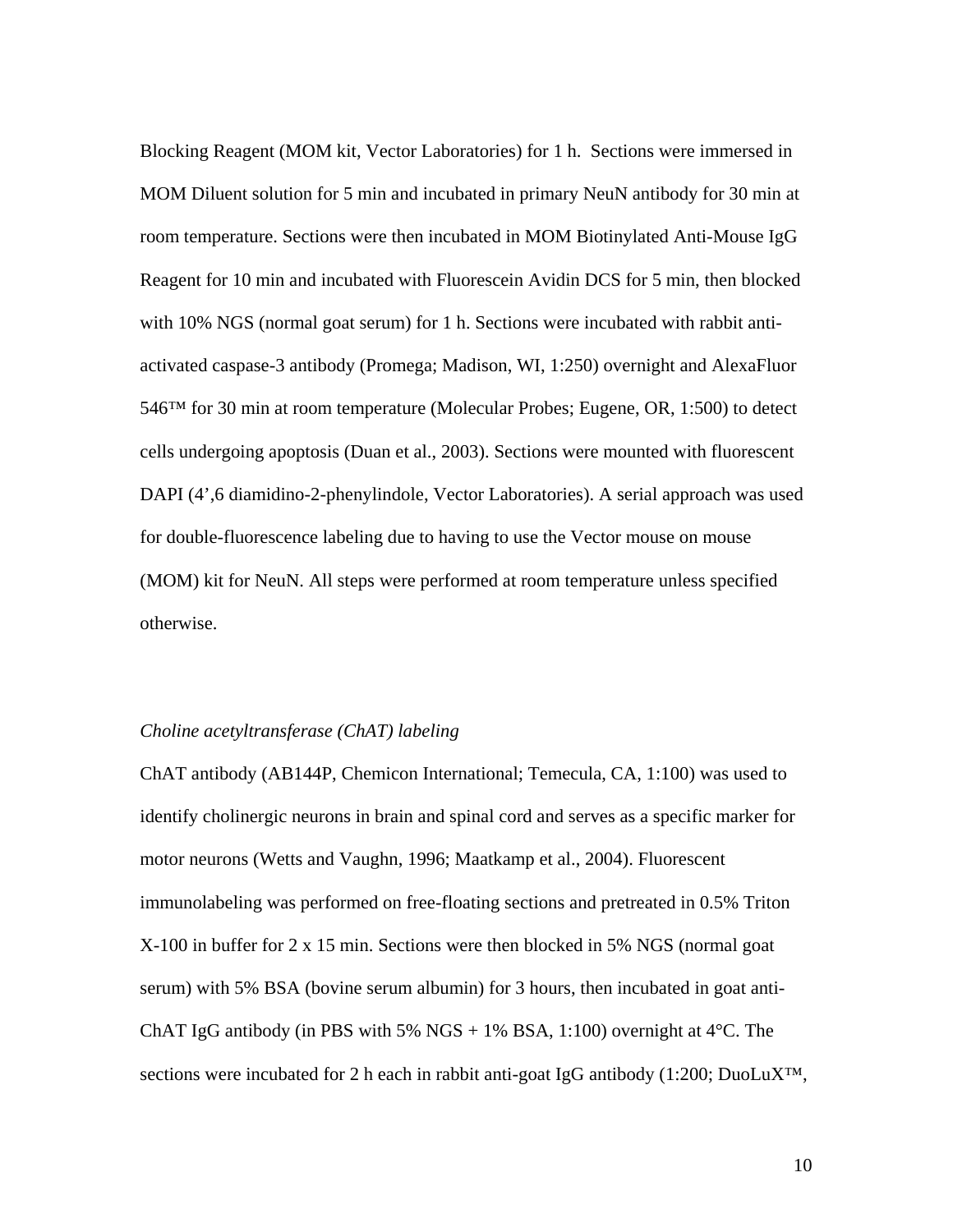Elite ABC Kit, Vector Laboratories) at room temperature and mounted with fluorescent DAPI (4',6 diamidino-2-phenylindole, Vector Laboratories).

#### *Glial fibrillary acidic protein (GFAP) labeling*

GFAP is a member of the class III intermediate filament protein family. It is heavily, and specifically, expressed in astrocytes and certain other astroglia in the central nervous system (Lee et al., 1984; Tohyama et al., 1991; Lee et al., 1984). Anti-Glial Fibrillary Acidic Protein Rat monoclonal antibody (345860, Calbiochem, San Diego, CA, 1:100) was used to identify astrocytes in lumbar segment of animal spinal cord. Fluorescent immunolabeling was performed on free-floating sections and pretreated in 0.5% Triton  $X-100$  in buffer (PBST) for 2 x 5 min. Sections were then blocked in 10% NGS + 1%BSA in PBST for 2 hours, then incubated with primary antibody rat-anti-GFAP (in PBST with 1%NGS + 1%BSA) at 10ug/ml (1:100) in a humidified chamber for overnight at room temperature (23°C). Sections were then incubated for 1 hour in anti-rat Fluorescein Isothiocyanate (FITC) antibody (1:200 dilution in PBS, Serotec Laboratories) incubate for at room temperature and mounted with fluorescent DAPI (4',6 diamidino-2 phenylindole, Vector Laboratories).

#### *Microscopy*

Brain and spinal cord sections processed with fluorescent materials were viewed with a Zeiss Axiovert microscope at 40x magnification and 100x magnification under oil. When these fluorescent markers are excited they can be easily detected by fluorescent microscopy. DAPI (blue) was viewed with a 359/461 nm absorption/emission filter,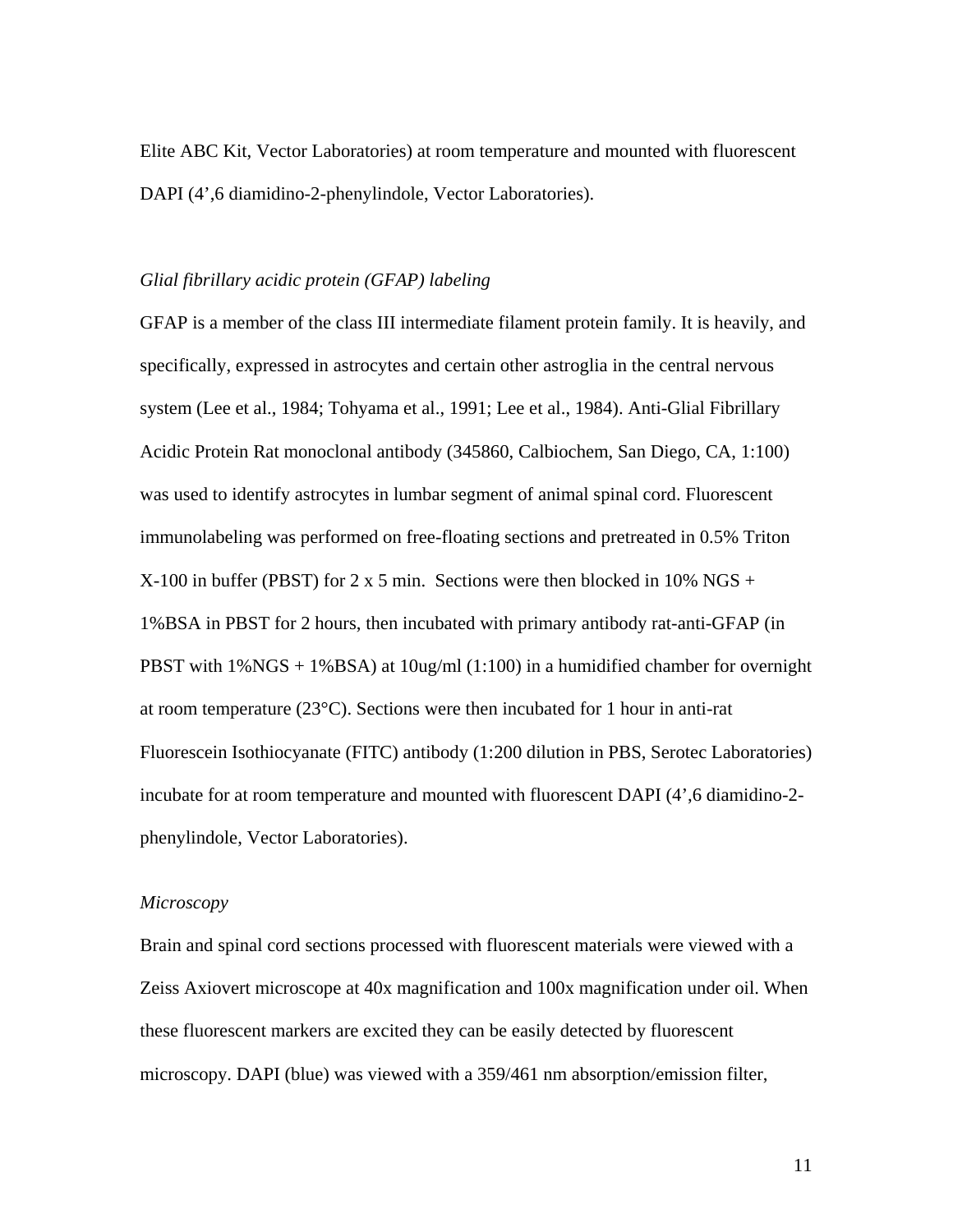Alexa Fluor 546<sup>TM</sup> (red), and rabbit IgG DuoLuX<sup>TM</sup> (red) was viewed with 556,557/572,573 nm filter and FITC was viewed with a 490,494/520,525 nm filter. Images were captured using AxioVision 4.3 software. Brains and spinal cords used for histology were chosen randomly from each group. Cerebral cortices and lumbar cord slices were sampled per animal per histological experiment.

# *NeuN and active caspase-3 quantification*

NeuN and active caspase-3 assays were performed to examine CNS tissue for evidence of neurodegeneration. NeuN staining was used to label neuronal cells and activated caspase-3 to measure apoptosis. Multiple brain and lumbar spinal cord sections (n=3,8) from each mouse were captured as previously described. Fluorescent intensity levels of NeuN and activated caspase-3 were used to identify specific antibody labeling. Double labeling of NeuN and activated caspase-3 indicates neurons undergoing programmed cell death. Stained sections included primary motor cortex, red nucleus, substantia nigra, dentate gyrus layer of hippocampus and lumbar spinal cord. Regions of interest (ROI) were defined using landmarks from stereotaxic mouse brain and spinal cord atlases (Sidman et al., 1971; Paxinos and Franklin, 2001). All sections were randomized and counted in an unbiased manor. Cell counts included total number of cells labeled either NeuN, activated caspase-3, or both markers (double labeling) and were counted under a 40x objective lens, then compared for quantification. Five mice from each group were used for lumbar spinal cord histology and five from each group for brain histology.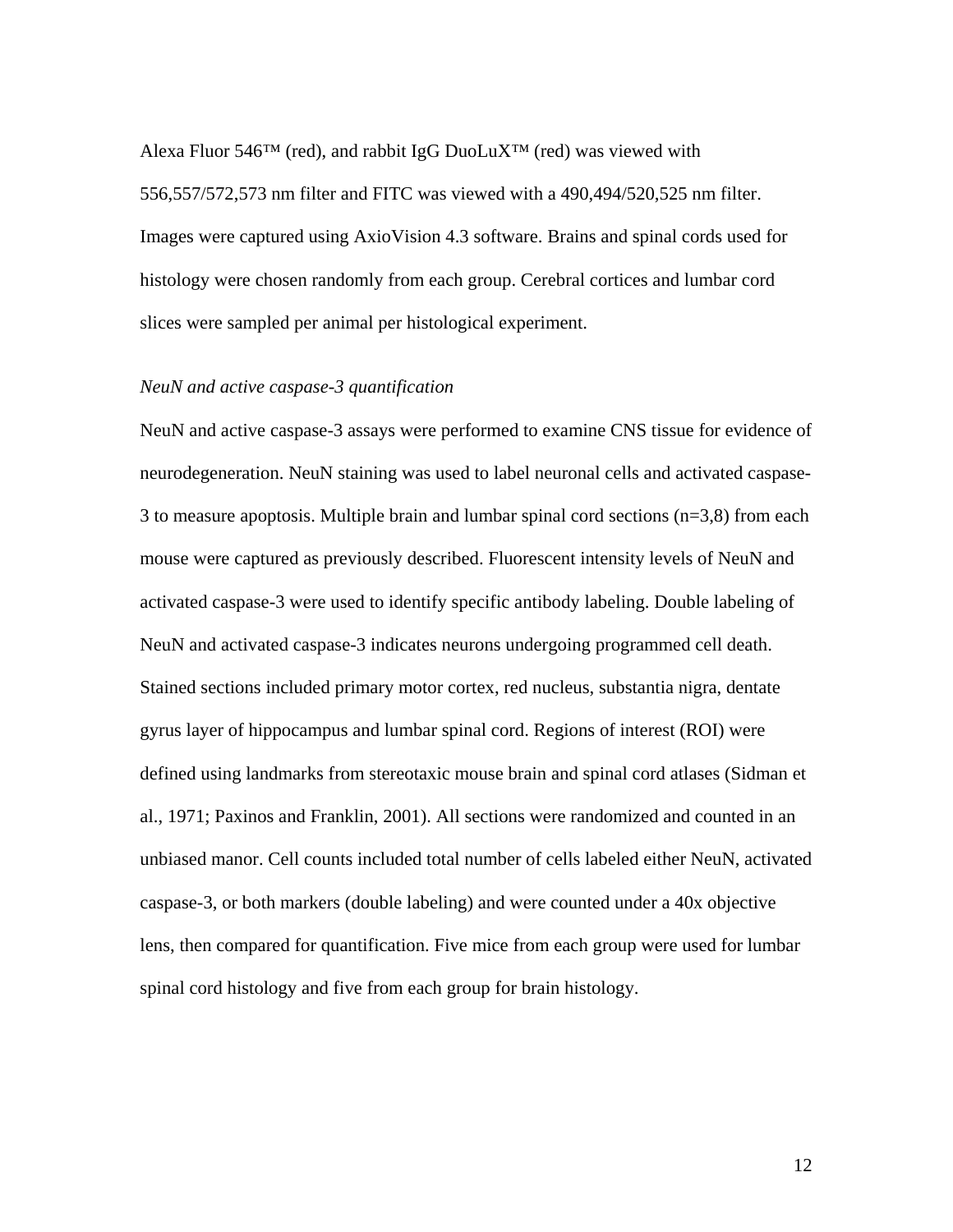#### *Choline acetyltransferase (ChAT) quantification*

ChAT staining was used to identify motor neurons by labeling choline acetyltransferase; an enzyme used by motor neurons to synthesize the neurotransmitter acetylcholine (ACh). Lumbar spinal cord sections (n=8) from each mouse were captured and ROIs defined using the methods previously described. Ventral root motor neurons were counted under a 40x objective lens and the experimenter was blind to the counts. All motor neurons in the field of view were counted in the results for quantification. Eight mice from each group were used.

# *Glial fibrillary acidic protein (GFAP) quantification*

GFAP stains reactive rodent and human brain astrocytes induced by a variety of central nervous system injuries. Lumbar spinal cord sections (n=8) from each mouse were captured and ROIs defined using the methods previously described. Only positively GFAP labeled astrocytes in the ventral horn of the grey matter where included in the counting. Counts were conducted under a 40x objective lens and the experimenter was blind to the counts. All astrocytic cells in the field of view were counted in the results for quantification. Eight mice from each group were used.

### *Anti-squalene antibody assay (ASA)*

Squalene was diluted 10-, 100-, 1000-, and 10,000-fold in distilled water, applied to nitrocellulose membranes using a cotton-tipped applicator, and allowed to air-dry. The nitrocellulose membranes were then cut into 4-mm-wide strips, placed in 20-well trays,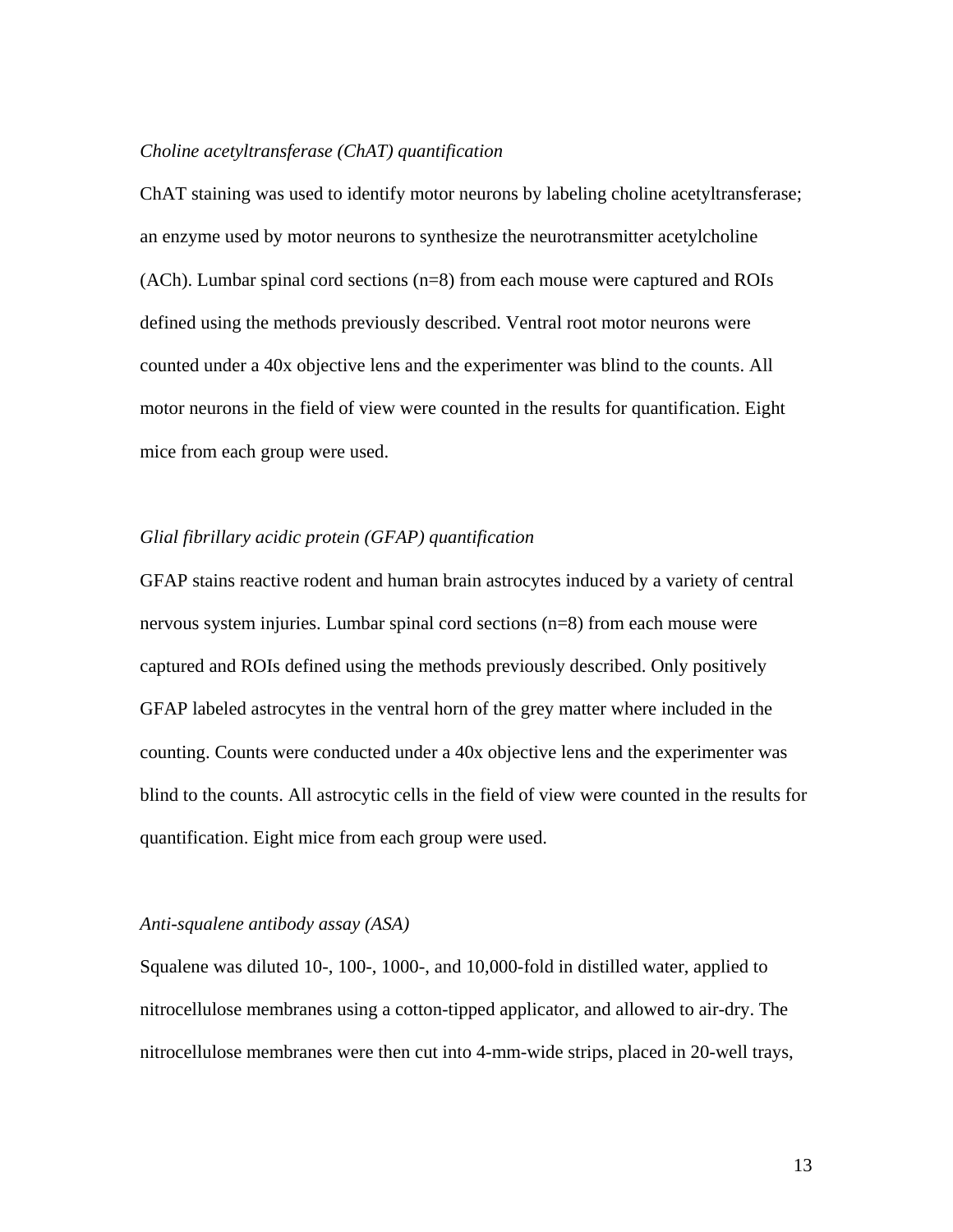and rinsed in wash buffer (Tris-buffered saline containing 0.3% polyoxyethylene sorbitan monolaurate and 0.005% thimerosal, pH 7.4). The strips were incubated in 2 ml blocking buffer (Tris-buffered saline containing 5% powdered instant milk, 4% goat serum, and 0.008% thimerosal, pH 7.4) for 45 min prior to the addition of 5  $\mu$ l of mouse sera (1:100) to 400 dilution) followed by a further 90-min incubation. All incubations and washes were carried out at room temperature on a rocking platform. The blocking buffer was then removed and the strips were washed with washing buffer (three times for 5 min each). After the strips were washed, 2 ml of blocking buffer containing biotin conjugated to goat anti-mouse IgG (Sigma, St Louis, Mo), diluted 1:1000, was added. After a 60-min incubation, the strips were again washed as above, and 2 ml of blocking buffer containing avidin-conjugated horseradish peroxidase (Jackson ImmunoResearch, West Grove, PA), diluted 1:500, was added. Following another 60-min incubation, the strips were washed, as above, and 2 ml of buffered saline containing 30% methanol and the substrate 0.6 mg/ml 4-chloro-1-napthol, 0.03% hydrogen peroxide; pH 7.4) was added. The reaction was allowed to proceed for 15 min and was stopped by rinsing the strips in distilled water. The strips were allowed to air-dry for visual scoring on a scale of 0 to 4.

## **Statistics**

Values for each mouse on the individual tasks and cell counts were used to calculate mean  $\pm$  S.E.M. for each group. Behavioral scores and cell counts were normalized to the mean value of controls. The means were compared using one-way ANOVA (Statistica, Statsoft Inc., Tulsa, OK; GraphPad Prism, San Diego, CA).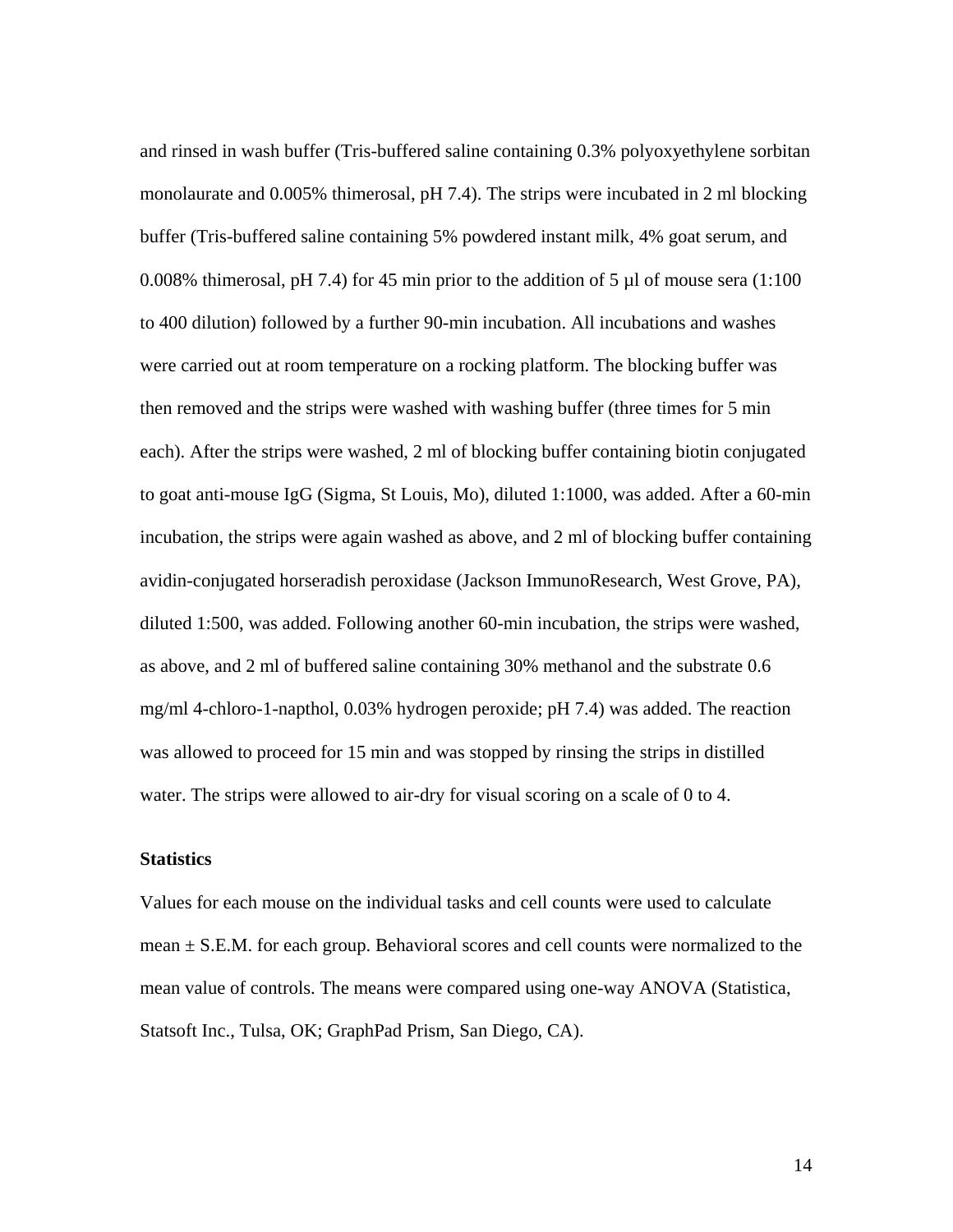# **RESULTS**

We used a combination of motor and cognitive behavioral tests over a six-month period, including tests for muscular strength and coordination (wire mesh hang), spontaneous locomotor activity and anxiety (open field) and reference memory (radial arm water maze).

The greatest overall effects were seen in mice injected with aluminum hydroxide. These mice showed a significant decrease in muscular strength and endurance (-50%) compared to controls (Fig. 1A). Squalene (in the form of an adjuvant system,  $MPL^{\circledast} + TDM +$ CWS; see Adjuvants in Methods) injected mice showed a minor decrease in muscular strength that did not achieve significance. The aluminum hydroxide and squalene (combined) group did not show any statistically significant differences in muscle strength and endurance. Aluminum injected mice showed a significant increase in anxiety levels (+38%), measured by open field testing, compared to controls (Fig. 1B). The squalene group also showed a small increase in anxiety after week 20 but these results did not achieve significance. There was no difference in anxiety levels between the combined group and controls.

Assessment of cognitive performance on a Morris water maze showed that mice injected with both adjuvants had significant late stage memory deficits with an increase in the number of errors after week 20 (4.3 errors) compared to controls (0.2 errors) (Fig. 1C).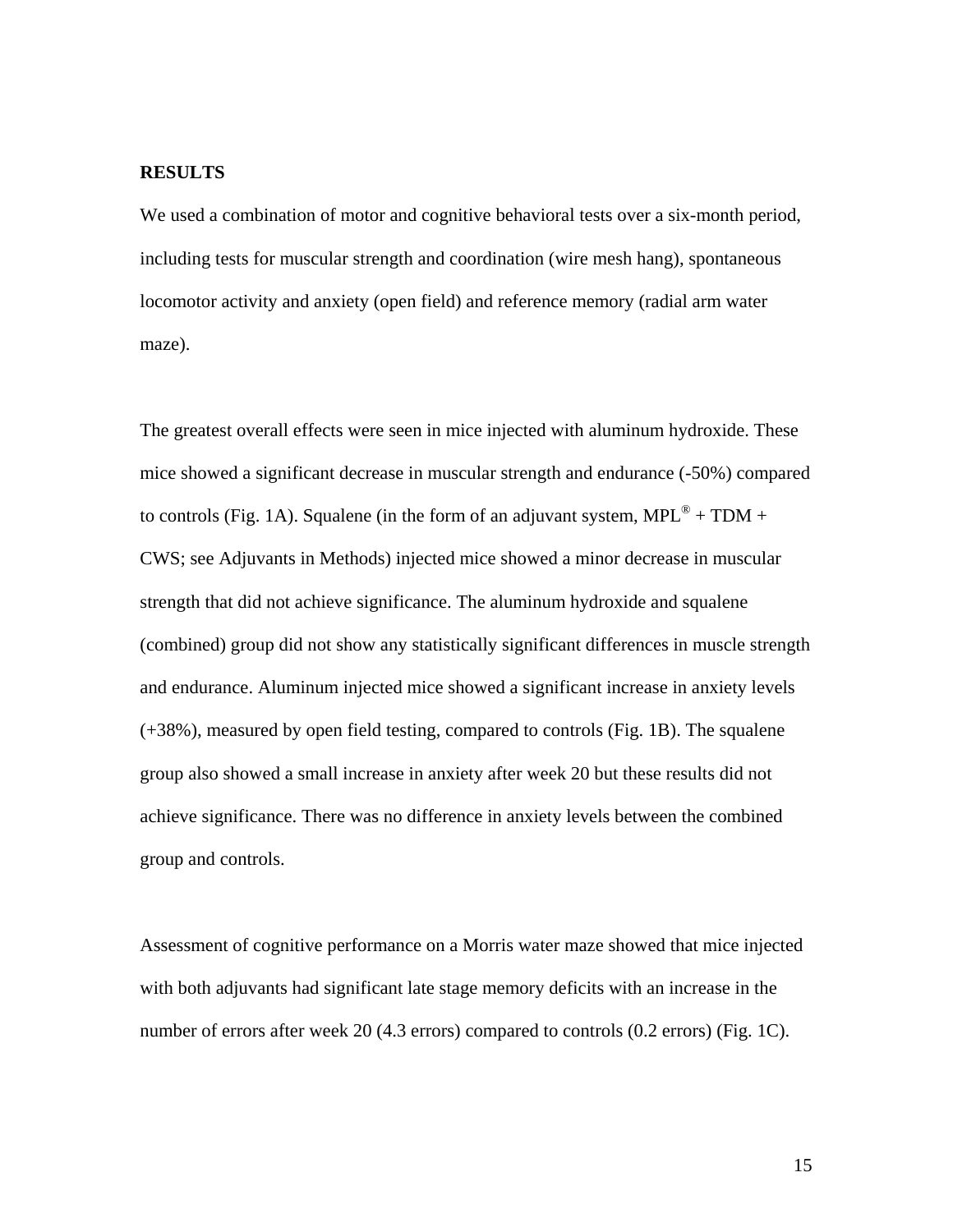Mice injected with squalene (0.9 errors) or aluminum hydroxide (1.2 errors) also showed an increase in the number of errors after week 20.

In addition to behavioral changes, physiological changes were observed. Four of the ten mice injected with both adjuvants developed an allergic skin reaction (i.e. dermatitis) approximately 0.5 cm diameter region around the injection site. Hair loss at the injection site (0.5 cm to 1.0cm diameter region around the injections site) was also visible in all groups; 3/10 mice from the combined group, 2/10 from the aluminum hydroxide group, 4/10 from the squalene group, and no control animals (injected with PBS) developed hair loss in this area.

Previous studies of ALS pathology have shown increased numbers of dying cells undergoing apoptosis, a normal form of programmed cell death (Troost et al., 1995; Martin, 1999). To measure apoptosis, we used colabeling of NeuN, a neuronal marker; and activated caspase-3, a key mediator of the apoptotic cell death pathway (Mullen et al., 1992; Wolf et al., 1996; Duan et al., 2003). Both NeuN and activated caspase-3 primary antibodies were tagged with fluorescent secondary antibodies (Fluorescein Avidin DCS and AlexaFluor 546™ ) in order to provide fluorescent labeling.

Mice injected with PBS showed little or no activated caspase-3 labeling in ventral lumbar spinal cord (Fig 2C, E, G; 3A). In contrast, mice injected with aluminum hydroxide showed a significant 155% increase in activated caspase-3 labeling alone and a significant 133% increase in double labeling (Fig. 2D, F, H; 3A). Activated caspase-3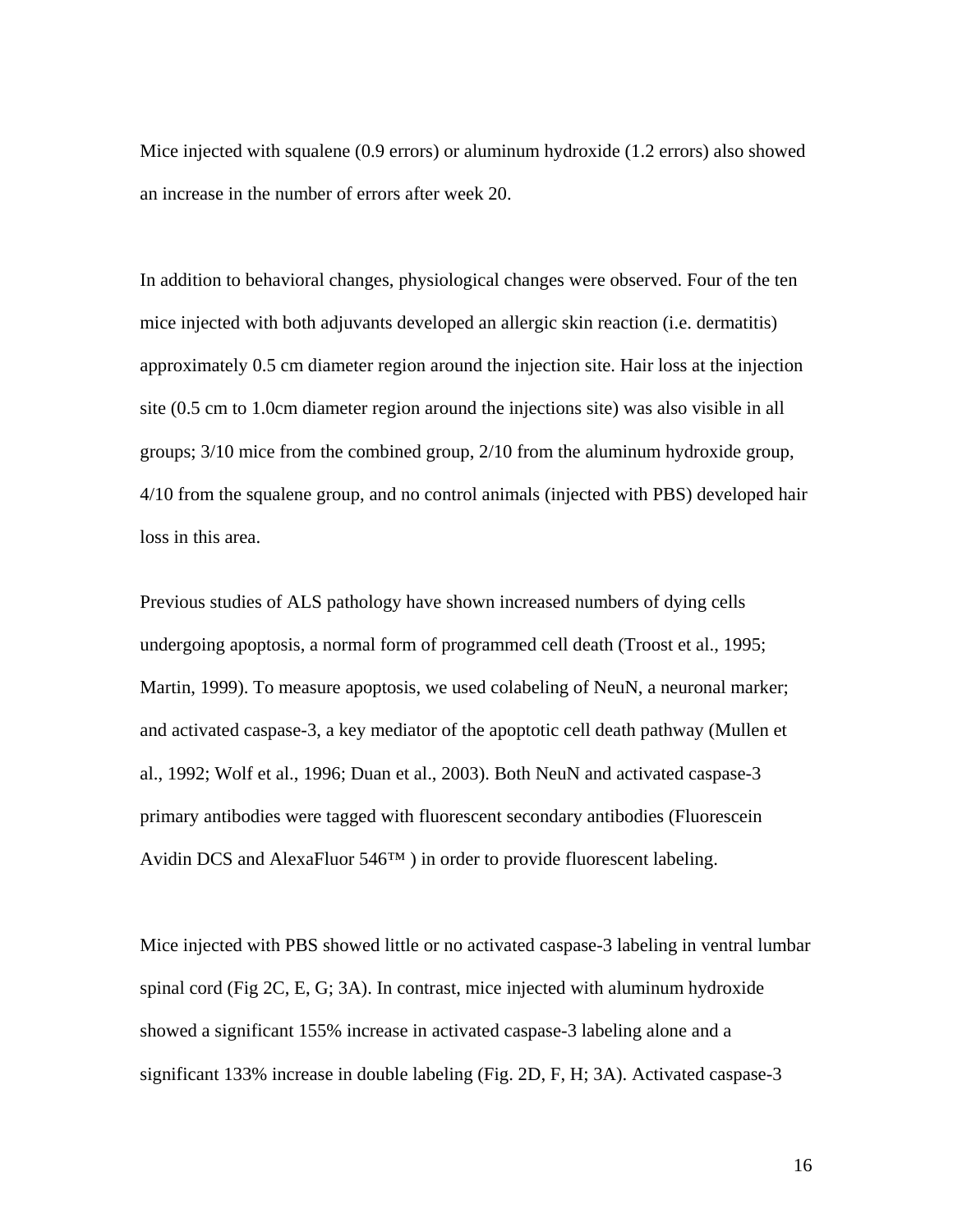was also increased in the squalene group as well as the combined aluminum and squalene group, but quantified cell counts were not significant. The difference between activated caspase-3 and NeuN labeling between groups suggests that other cell types are undergoing apoptosis. Aluminum injected mice also showed a significant reduction in motor neurons (-35%) compared to controls (Fig. 3B). The squalene and combined group also showed a reduction in motor neuron number that did not achieve significance (Fig. 3B).

In addition to the spinal cord, we also examined brain structures involved in motor function and movement. NeuN and activated caspase-3 immunohistology was performed on the primary motor cortex and brainstem (substantia nigra and red nucleus for evidence of apoptotic neuropathy), since these areas are affected in ALS (Sasaki et al., 1992; Eisen and Weber, 2001; Tsuchiya et al., 2002). Quantitative analysis of NeuN labeling showed insignificant differences between groups indicating comparable numbers of labeled neurons in all treatment groups (Fig 3A, C-F). Mice injected with aluminum hydroxide showed a significant increase in activated caspase-3 (+92%) and double labeling (+85%) in primary motor cortex compared to controls (Fig. 3C). The squalene and combined group showed a small increase in both labels but it was not significant. Cell counts performed in the red nucleus show increased activated caspase-3 and double labeling in both aluminum groups, but this did not achieve statistical significance (Fig. 3D). Analysis of the substantia nigra region did not reveal any differences in labeling between all groups (Fig 3E). In the hippocampus, cell counts conducted on the polymorph layer of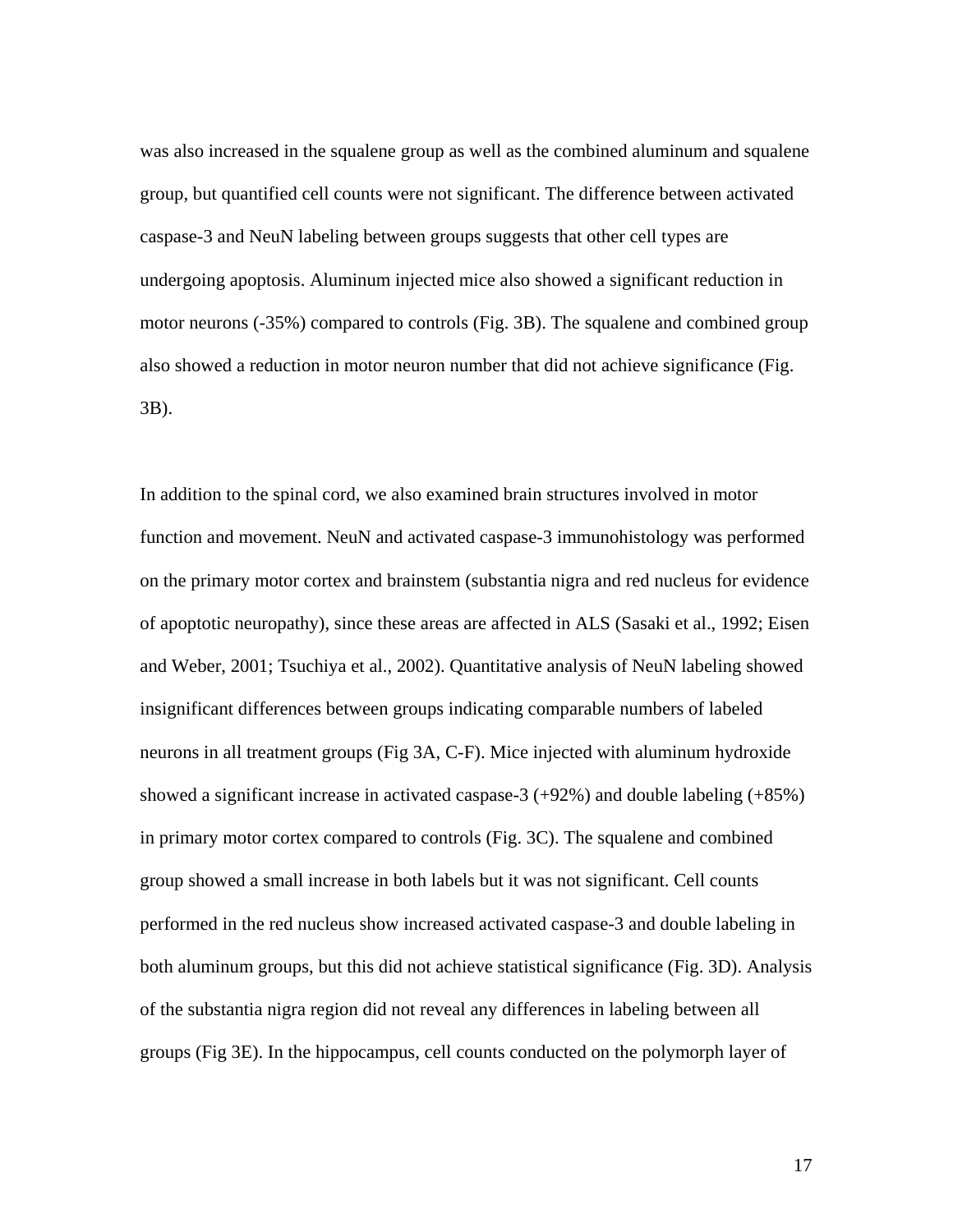the dentate gyrus (DG) showed an increase in double labeling for squalene and combined groups but it was not statistically significant (Fig. 3F).

Previous studies have shown the increased presence of astrocytes, cells that express inflammatory markers and downregulate glutamate transporters, in human cases and animal models of ALS (Nagy et al., 1994; O'Reilly et al., 1995; Levine et al., 1999; Barbeito et al., 2004). To examine the number of astrocytes present in the spinal cord we used a GFAP primary antibody to label astrocytic cells throughout the lumbar segment (Fig.4A, B). Animals treated with squalene, showed a small increase in the number of astrocytes present when compared to controls but this was not significant (Fig. 5). Mice injected with both adjuvants also showed a larger increase in positively labeled astrocytes, but this was also not statistically significant. The aluminum injected group showed the largest presence of astrocytes (approximately 3.5 times greater than controls) achieving statistical significance (Fig 5).

To determine whether or not mice injected with adjuvants present in anthrax vaccines develop antibodies to squalene, sera from animals injected with a squalene containing adjuvant, with aluminum hydroxide or with both adjuvants were tested blindly in an ASA assay adapted for mice. Two of ten control animals possessed ASA in the first serum specimen taken at 4 weeks (2 weeks post second injection). A higher number of animals, 4/10, injected with squalene possessed detectable levels of ASA at this time point, however this difference was not statistically significant. 3/11 animals injected with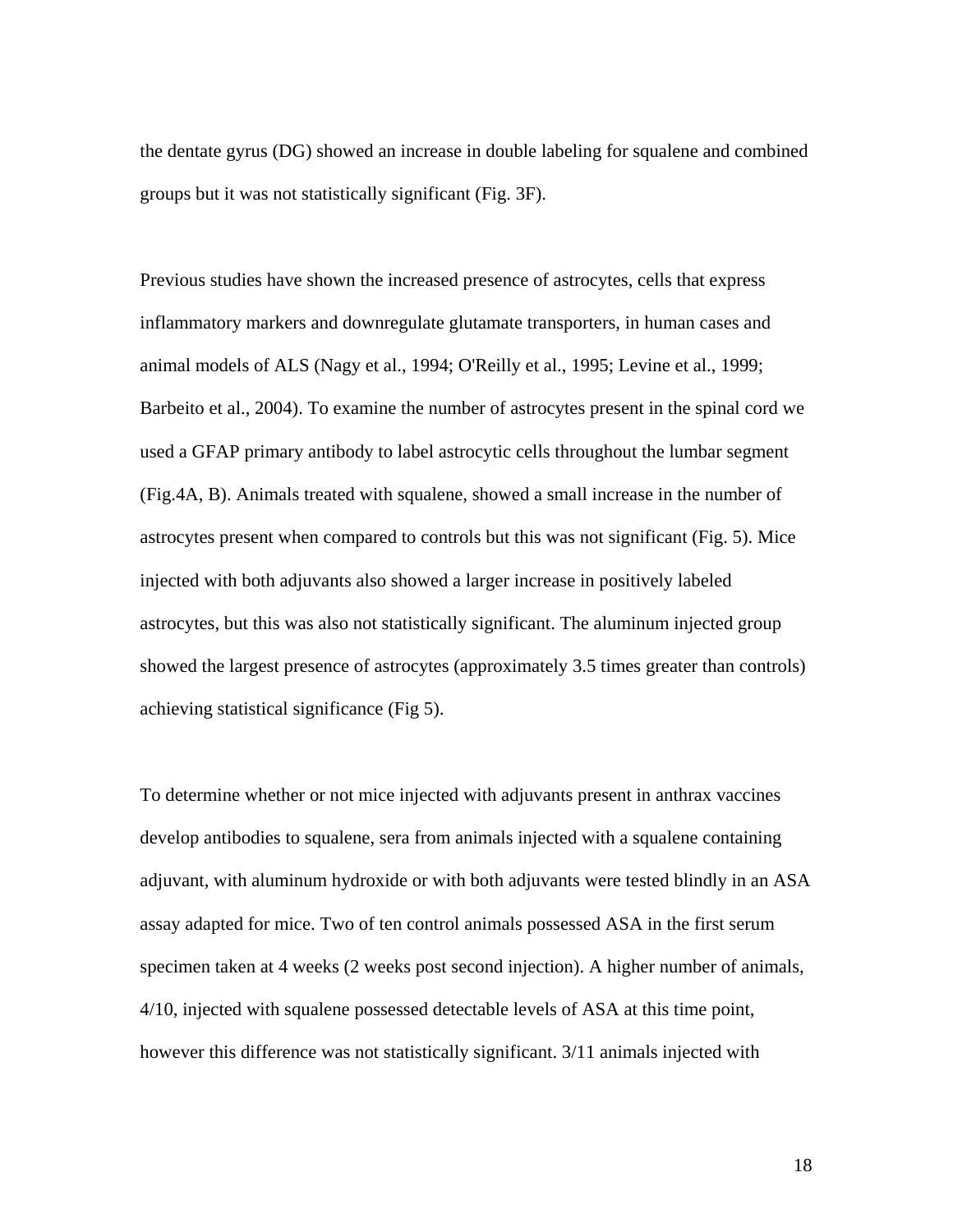aluminum hydroxide and 1/10 injected with both adjuvants possessed ASA. The presence of ASA was generally stable over time in individual animals tested. However, one animal that had been injected with both adjuvants developed ASA at a later time point (24 weeks post last injection).

# **DISCUSSION**

Using the anthrax vaccine adjuvant aluminum hydroxide and squalene (not a licensed component in North America) under minimal conditions (1-4 injection range), we investigated the behavioral and neuropathological effects of these adjuvants in mice. Our data suggest that the aluminum hydroxide adjuvant induces both behavioral and motor deficits and the loss of motor neurons and increased presence of astrocytes in spinal cord and neuronal apoptosis in the primary motor cortex while also affecting the red nucleus region of the brain. The squalene adjuvant alone produced a small change in locomotion and anxiety testing, but the histological results were not significant in the current experiments. The combination of both adjuvants showed a significant memory deficit with some indications of neuronal apoptosis in the red nucleus and DG region of the hippocampus.

Several possibilities may explain the neurotoxic effects of these adjuvants demonstrated in the current results. First, the adjuvant compounds may exert direct toxicity on some neural cell populations in the CNS (Bilkei-Gorzo, 1993; Gajkowska et al., 1999). Aluminum in particular has long been associated with neuronal degeneration and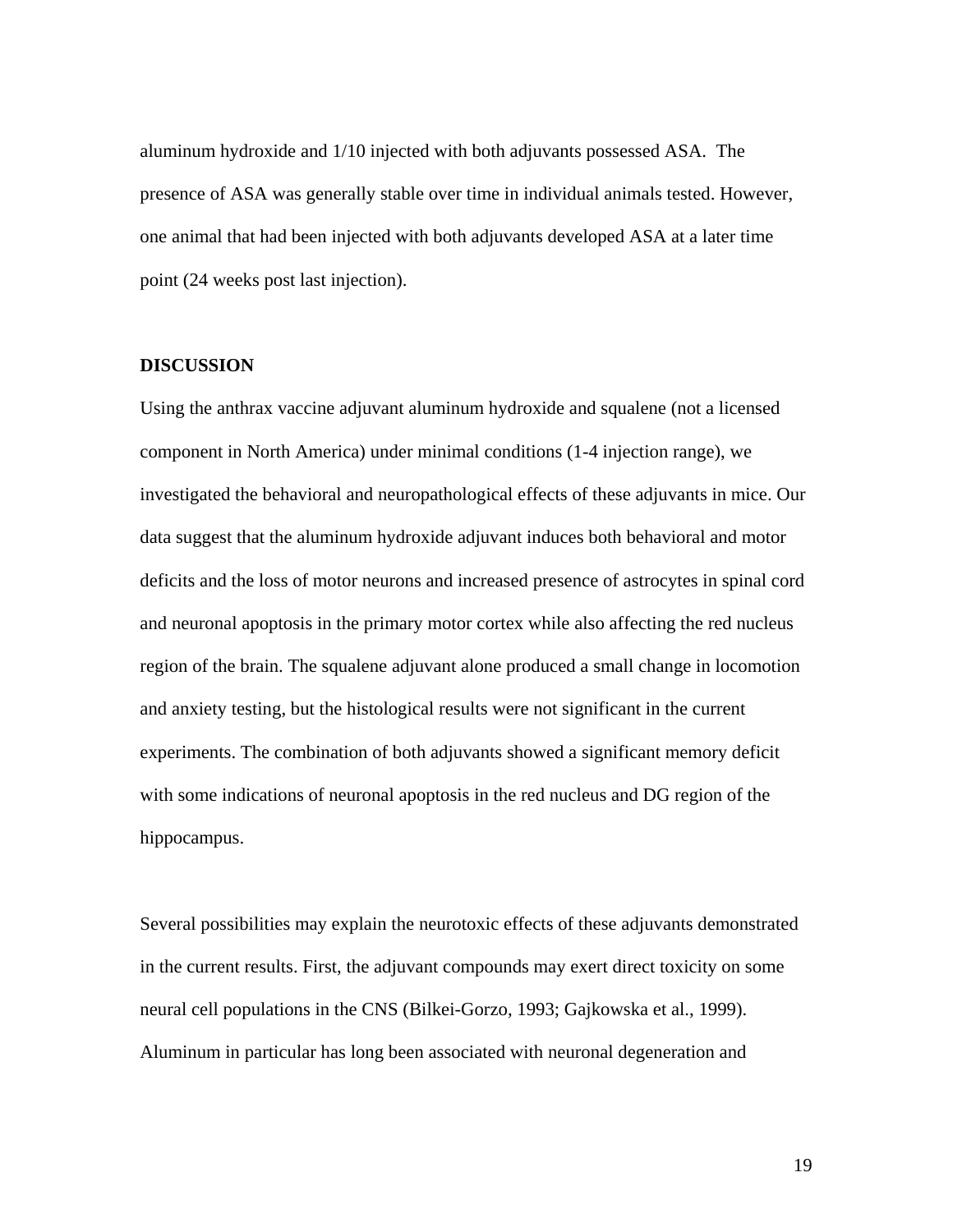neurodegenerative diseases (Rao et al., 1998; Savory and Garruto, 1998), and aluminum adjuvanted vaccines have been shown to increase aluminum levels in the murine brain (Redhead et al., 1992; Sahin et al., 1994). Aluminum treated animals have also shown severe anterograde degeneration of cholinergic terminals in cortex and hippocampus (Platt et al., 2001). Squalene has been shown to cause swelling in astrocytic processes (Gajkowska et al., 1999).

Alternatively, the adjuvants may induce an indirect type of toxicity by stimulating an immune response. Rook and Zumla (1997) hypothesize that multiple Th2 (T helper cell type 2)-inducing vaccinations, stressful circumstances, and the method of vaccine administration (oral vs. subcutaneous vs. intramuscularly) could lead to a shift the Th2 predominance, versus Th1 (T helper cell type 1), and maximize Th2 immunogenicity (Rook and Zumla, 1997; Rook and Zumla, 1998). Both aluminum hydroxide and squalene have previously been shown stimulate a Th2-cytokine response (Valensi et al., 1994; Brewer et al., 1999). A latest study using inbred and outbred mice injected with recombinant protective antigen (rPA) vaccine and challenged with Bacillus anthracis, found that both mouse strains displayed a predominantly Th2 biased immune response (Flick-Smith et al., 2005). Such a Th1 to Th2 shift could stimulate autoimmune processes. A recent study of blood samples from Gulf War veterans, however, showed evidence for Th1 immune activation (Skowera et al., 2004). Alternatively, the observed effects of aluminum hydroxide and squalene (or other components in the squalene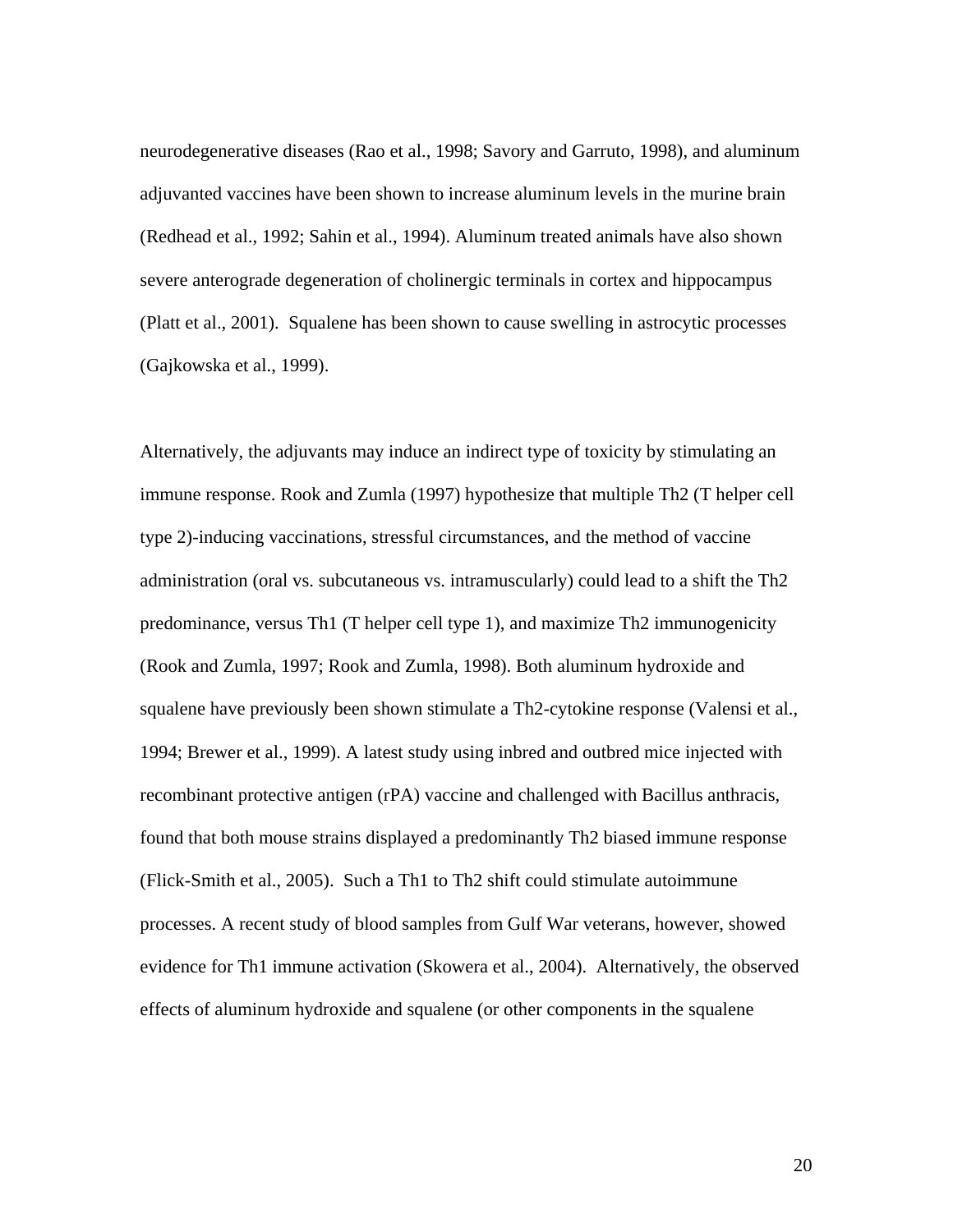containing adjuvant) in our study could result from direct action on neuronal cells in the CNS.

In the present study, the combination of aluminum hydroxide and squalene seemed to have less effect on motor behavior and anxiety testing than either aluminum hydroxide or squalene alone. The possibility of competing effects on immune response cannot be discounted and deserve further investigation. It is notable that while both compounds are present in the anthrax vaccines administered to deployed service personnel, the company making these vaccines has not confirmed the addition of squalene. Although squalene has adjuvant properties, we are not claiming it was deliberately added to adjuvant the vaccine, and it is not a licensed ingredient of the vaccine. However, blood samples from patients with GWS have been reported to contain anti-squalene antibodies in much higher in titers than those produced naturally (Asa et al., 2000), suggesting that it was present in at least some anthrax vaccine lots in use at the time. Conversely, although anti-squalene antibodies have been found in Gulf War vets, squalene is a component of human bodies and such antibodies may be unrelated to the deliberate injection or ingestion of squalene (which can be found in cosmetics and various foods).

Previous studies suggested that anti-squalene antibodies are present in the serum of veterans with GWS at a greater frequency than the general population (Asa et al., 2000). The presence of low levels of squalene in certain lots of anthrax vaccine correlated significantly with the presence of ASA (Asa et al., 2002). Our current studies using CD-1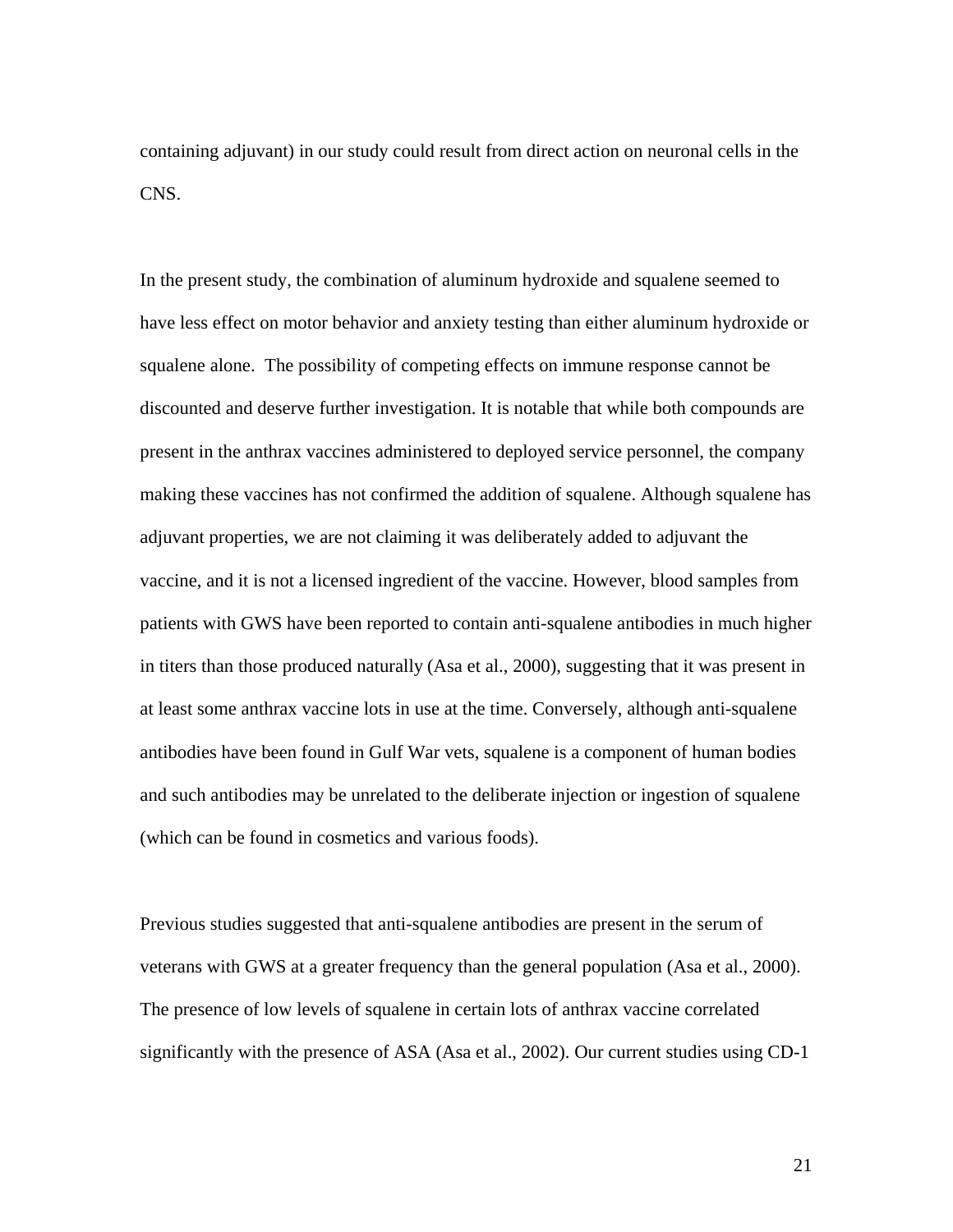mice were unable to provide additional evidence for the role of ASA in the neurological defects of GWS. Although ASA were detected in a subset of mice infected with vaccine adjuvants, the study was complicated by the presence of ASA in mice that had not been injected with squalene. Previous studies have suggested that naturally occurring antibodies to squalene develop in mice, as well as humans, during the aging process (Matyas et al., 2004). However, of the mouse strains tested BALB/c, B10.Br and C57BL/6, fewer than 12% of animals possessed antibodies naturally by 10 months of age, which is older than any of the CD-1 mice used in the current study. Forty percent of CD-1 mice injected with squalene containing adjuvant possessed ASA. It is possible that this stain of mice develops antibodies to squalene as a natural consequence of aging at an accelerated rate, compared to the other mouse strains previously tested by Matyas and coworkers. Differences in the sensitivities and specificities of the ASA assays could also contribute to differences in these observations.

Our findings demonstrate that two anthrax vaccine components appear to have negative impacts on motor behavior and motor neuron survival and give outcomes that conceivably may resemble GWS-ALS. It is important to note that in this study we studied only these two components (aluminum hydroxide and squalene containing adjuvant) and not the vaccine itself. Although several animal studies using the anthrax vaccine have been published (Ivins et al., 1995; Fellows et al., 2001; Williamson et al., 2005), neither of these experiments examined neurological outcomes or behavioral side effects.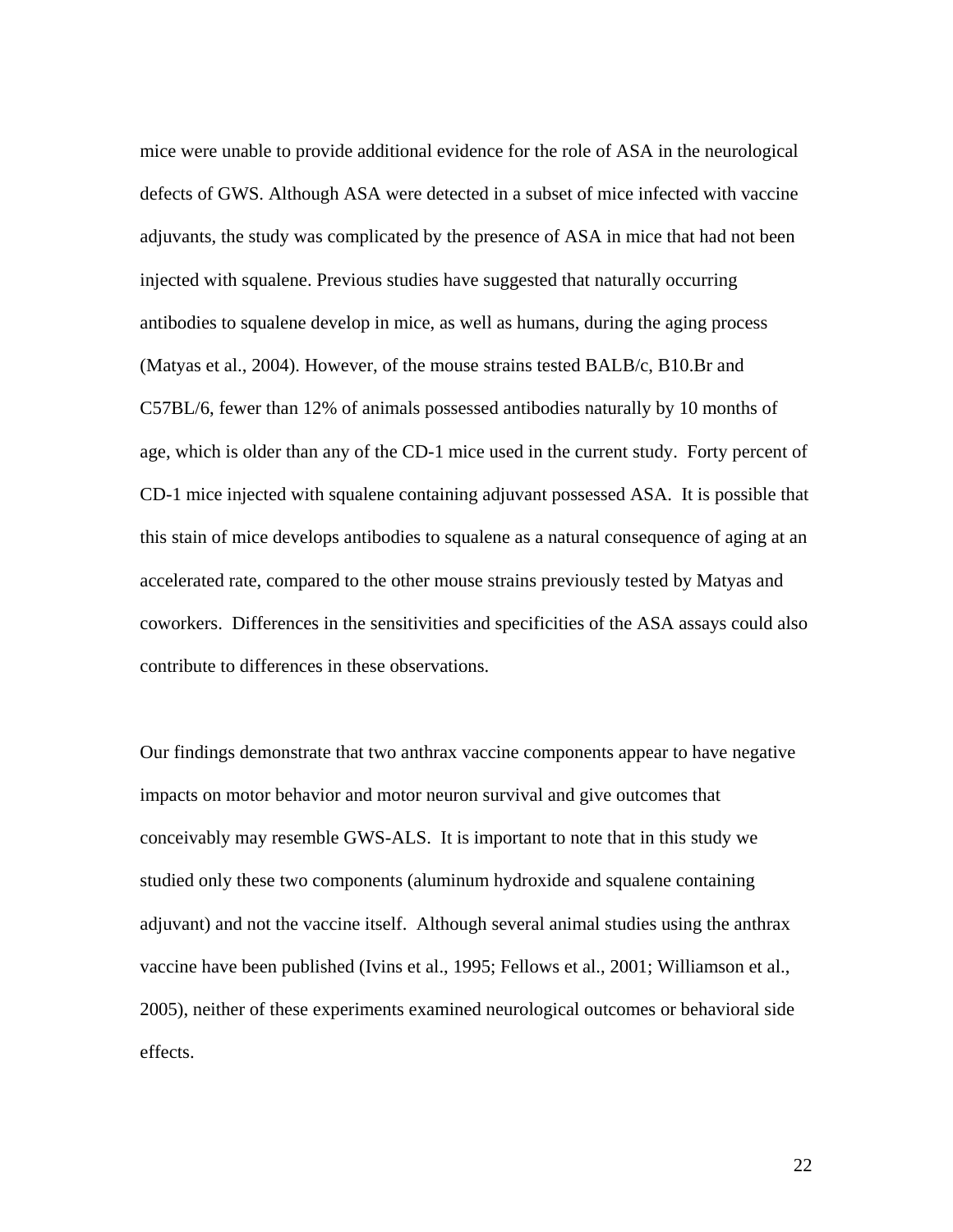In recent human studies, there is strong suggestive evidence of a vaccine link to Gulf War syndrome. A study performed on vaccine-free French soldiers who served in the Gulf War show that they are relatively free of illness compared to their U.S. and U.K. allies who received multiple vaccinations (Brown, 2002). The disturbing outcomes from animal and human vaccine studies have fueled a strong urgency from members of the scientific community to revoke current anthrax vaccine licensing. A recent submission to the U.S. Department of Health and Human Services states that the efficacy and safety of the anthrax vaccine in humans have not been scientifically demonstrated, and recommends that licensing not proceed (Nass, 2002; Nass et al., 2005).

The current results show that further studies on the potential neurotoxic properties of these compounds are needed, especially given that the current anthrax vaccine is more concentrated now and the immunization schedule carries a higher number of injections than used in 1990-1991. In addition, the continued use of such adjuvants in various vaccines (i.e., Hepatitis A and B, Diphtheria, Pertussis, and Tetanus) for the general public may have widespread health implications. Until vaccine safety can be comprehensively demonstrated by controlled long-term studies that examine the impact on the nervous system in detail, many of those vaccinated may be at future risk for neurological complications, while those currently receiving injections may develop similar problems in the future. The majority of those vaccinated with the anthrax vaccine absorbed (AVA) vaccine to date have been service personnel. As serious as this may be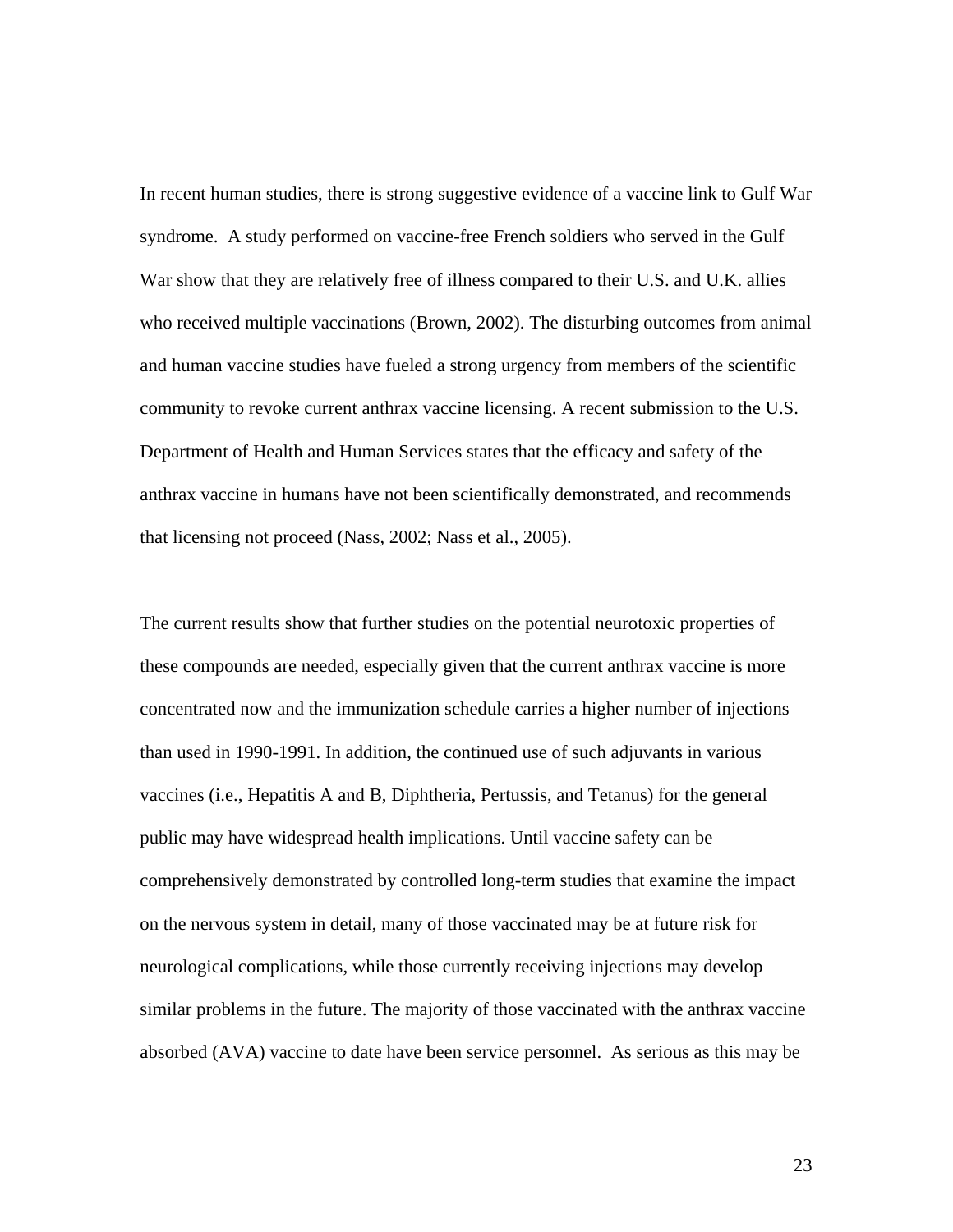for the potential for adjuvant-associated complications in this population, legislation now before U.S. Congress may mandate similar vaccination regimes for the civilian population as well (Biodefense and Pandemic Vaccine and Drug Development Act of 2005). If a significant fraction of the military and civilians vaccinated develop neurological complications, the impact on U.S. society would be profound. Whether the risk of protection from a dreaded disease outweighs the risk of toxicity is a question that demands our urgent attention.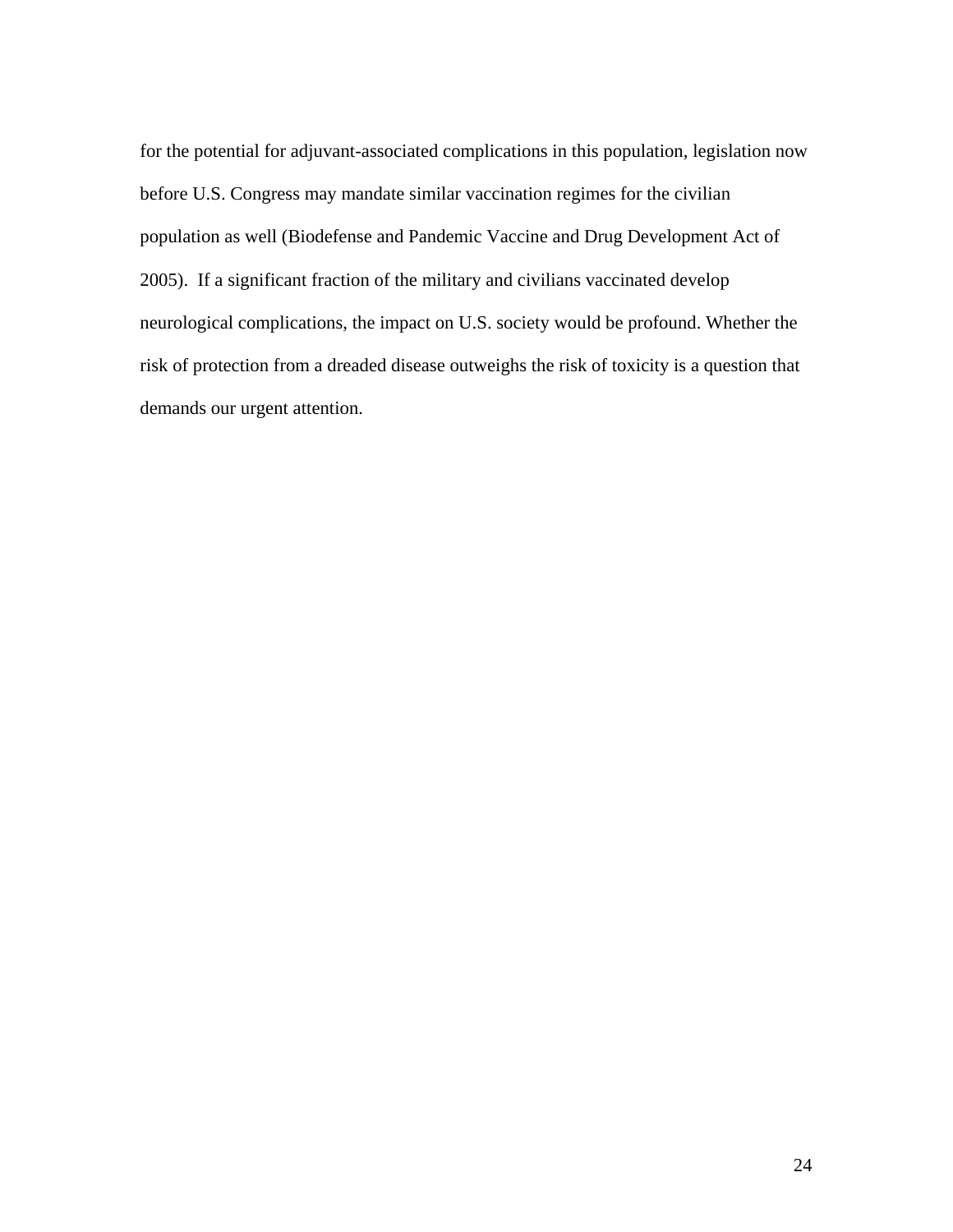



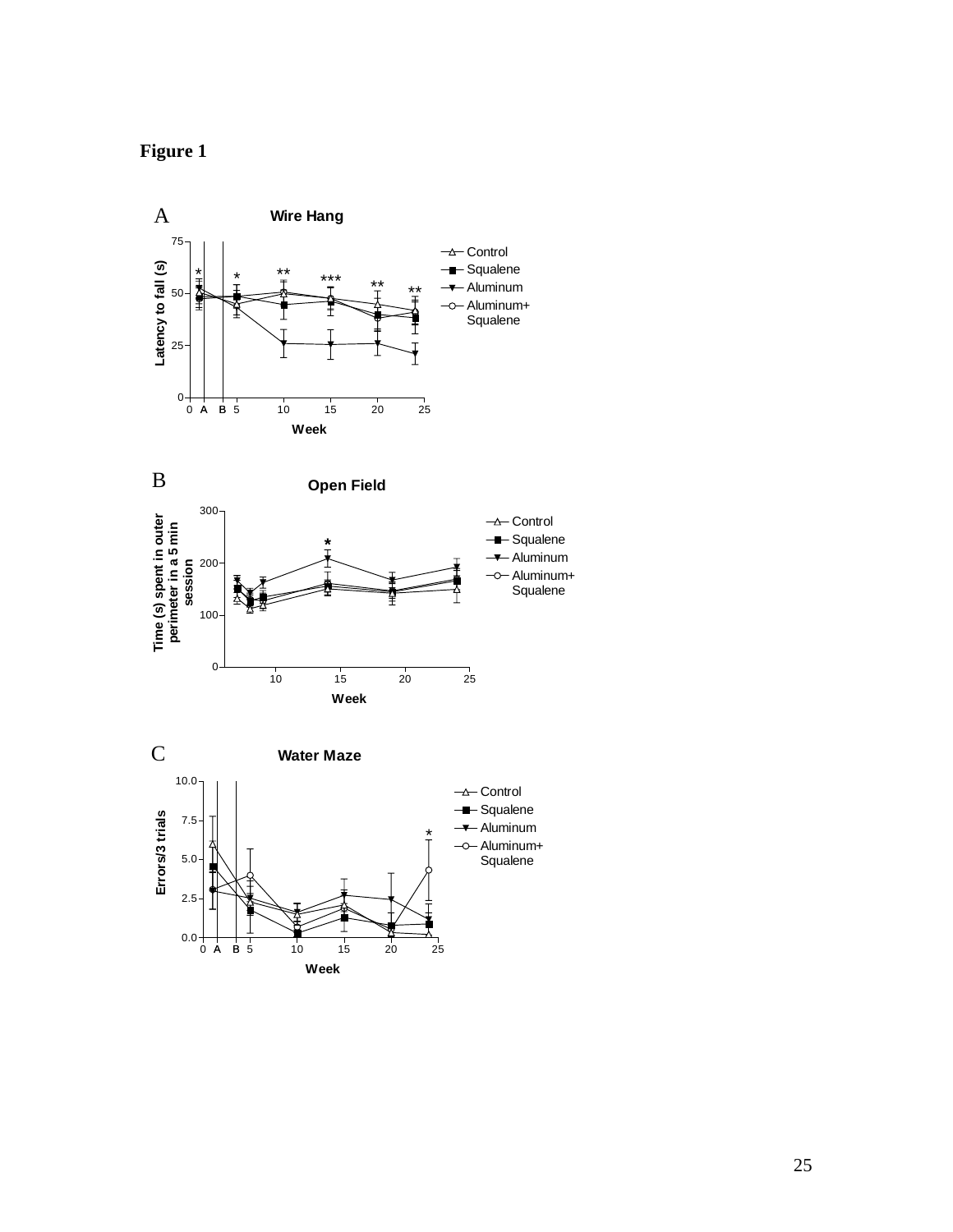# **Figure 2**

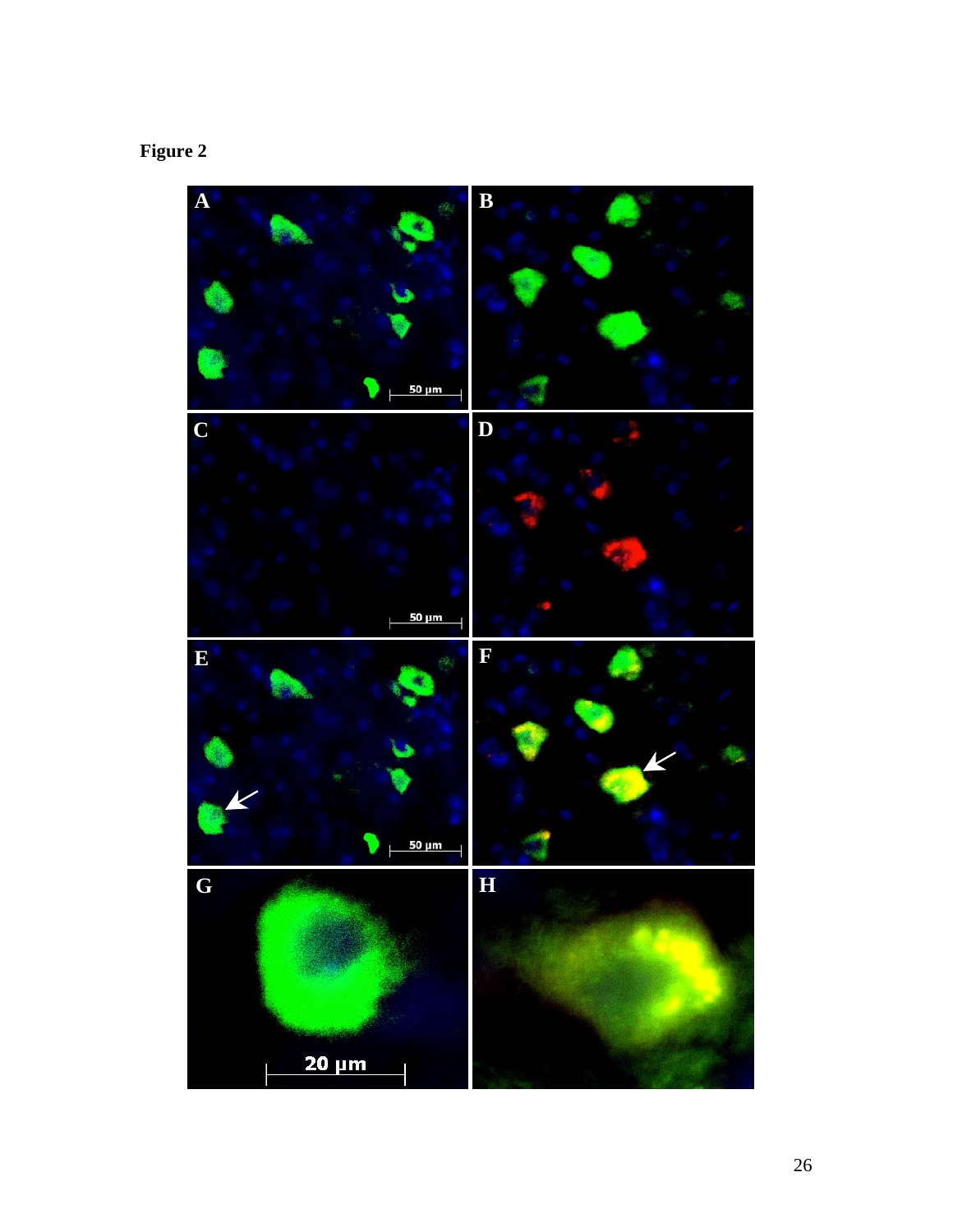

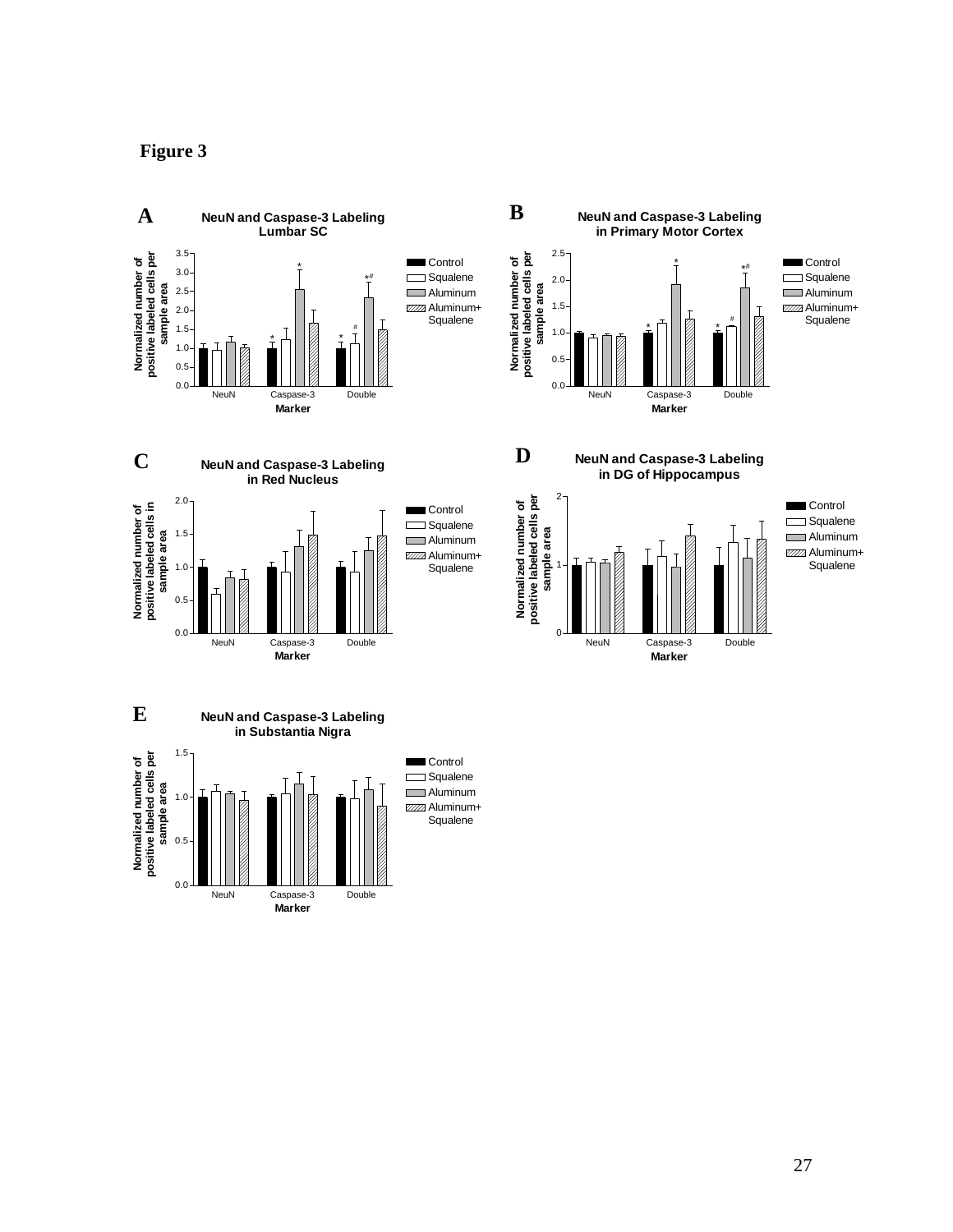# **Figure 4**

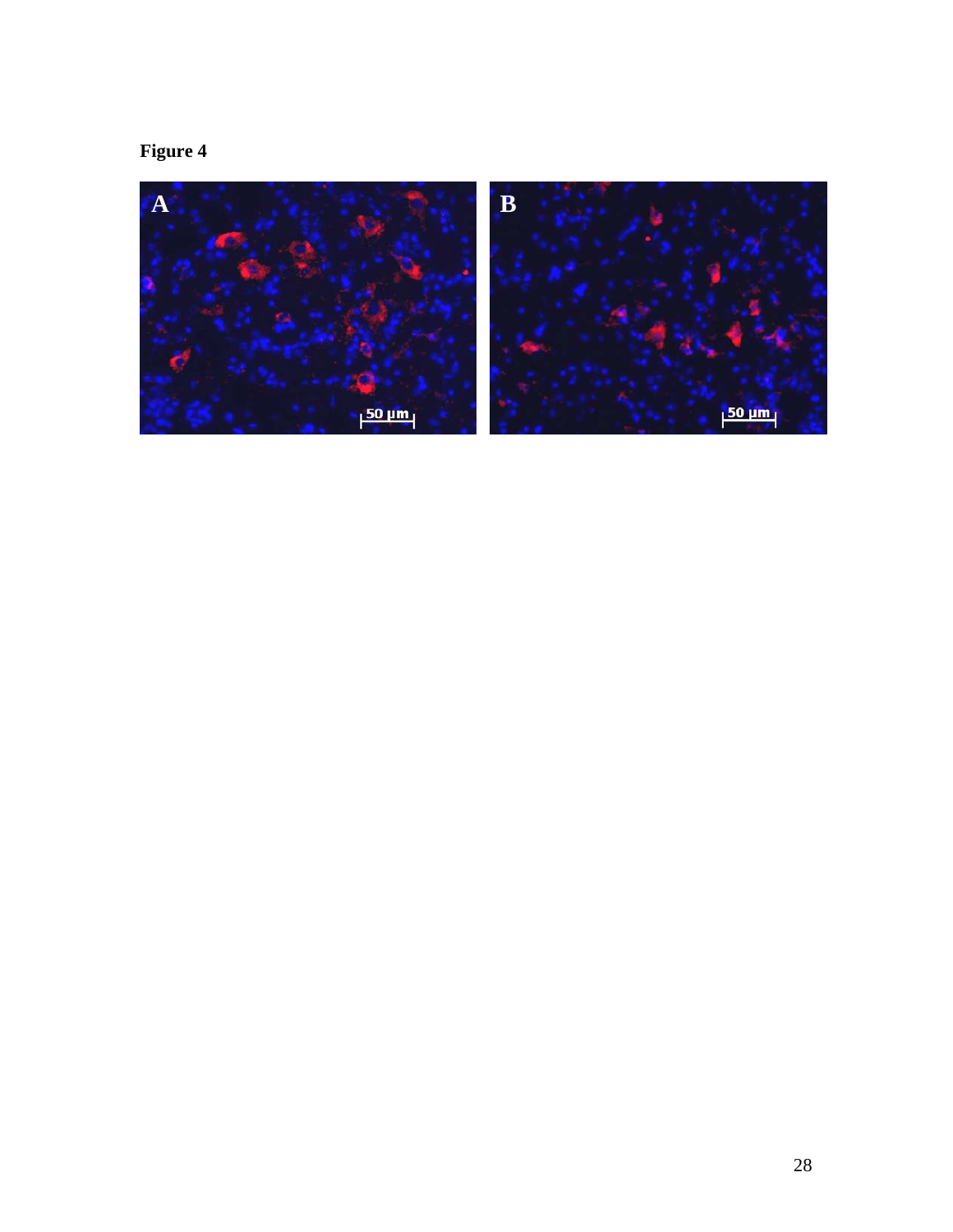

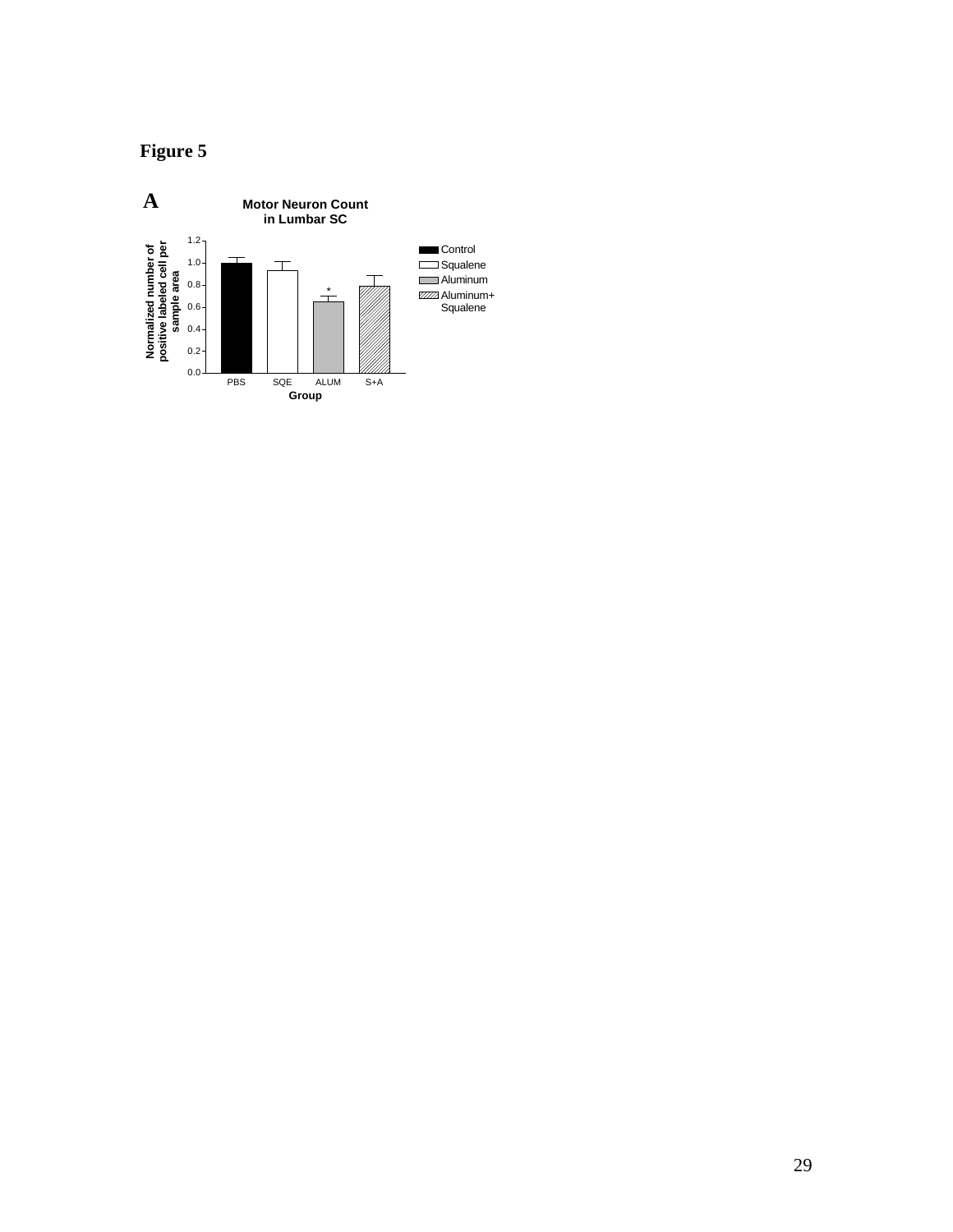# **Figure 6**

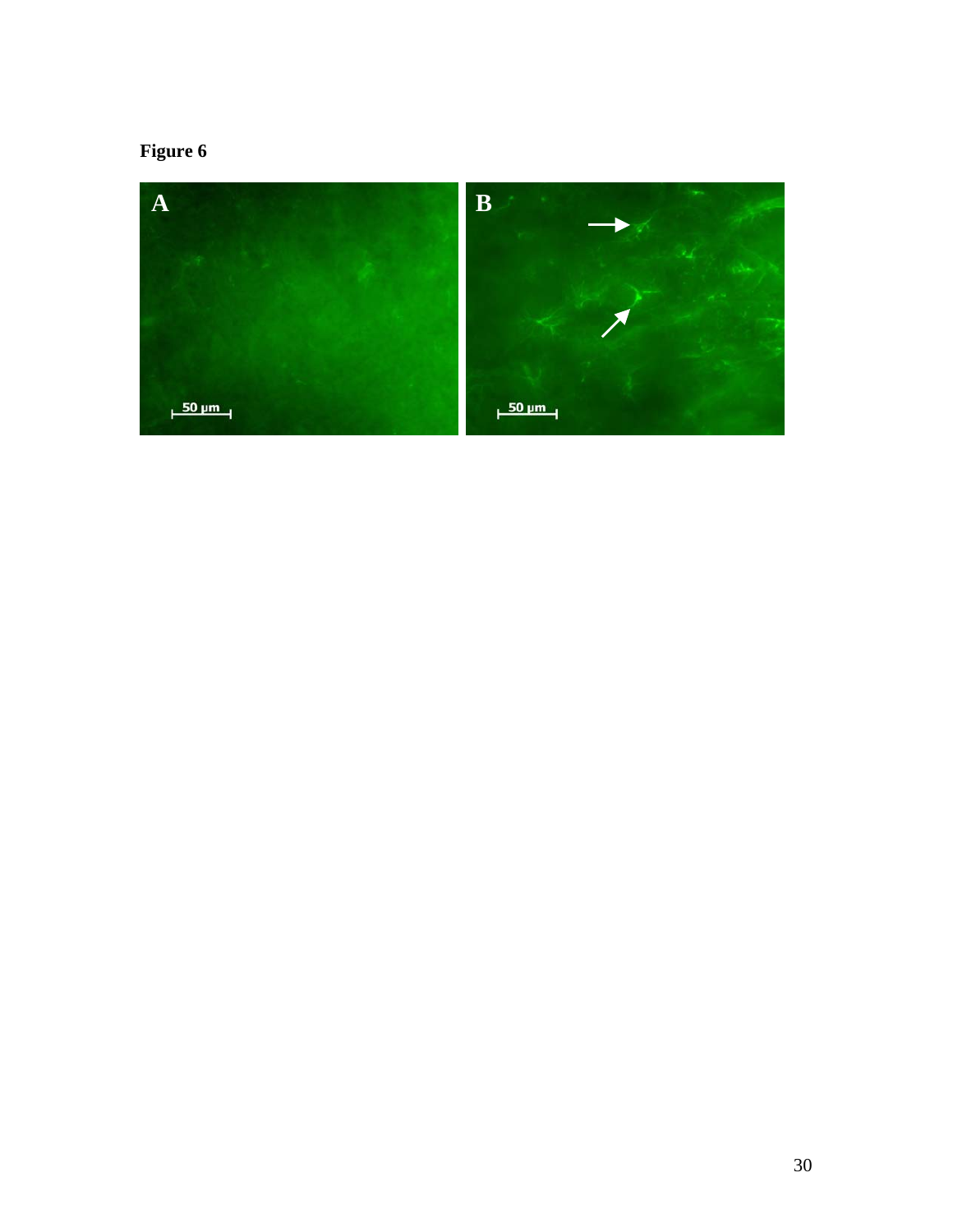

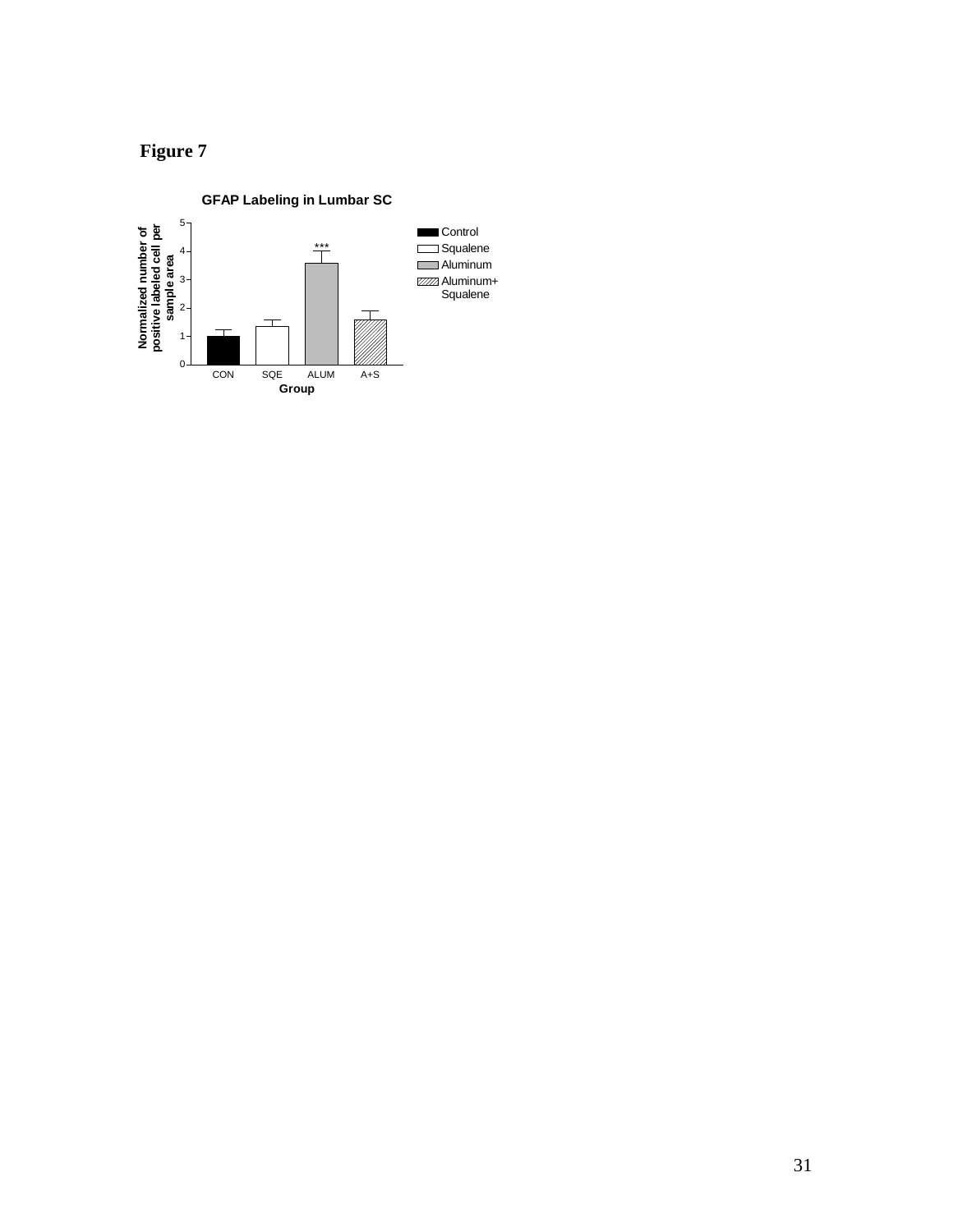# **Table 1**

| <b>Comparison of human ALS and GWS symptomology</b><br>with GWS mouse model. |        |                                            |                                            |
|------------------------------------------------------------------------------|--------|--------------------------------------------|--------------------------------------------|
| <b>Symptoms</b>                                                              | $ALS*$ | $\mathbf{G}\mathbf{W}\mathbf{S}^{\dagger}$ | <b>GWS</b><br><b>Mouse</b><br><b>Model</b> |
| Muscular motor loss                                                          |        |                                            |                                            |
| Enhanced anxiety                                                             |        |                                            |                                            |
| Memory impairment                                                            |        |                                            |                                            |
| Dermatitis                                                                   |        |                                            |                                            |

\*(Bromberg, 2002). **†** (Haley et al., 1997).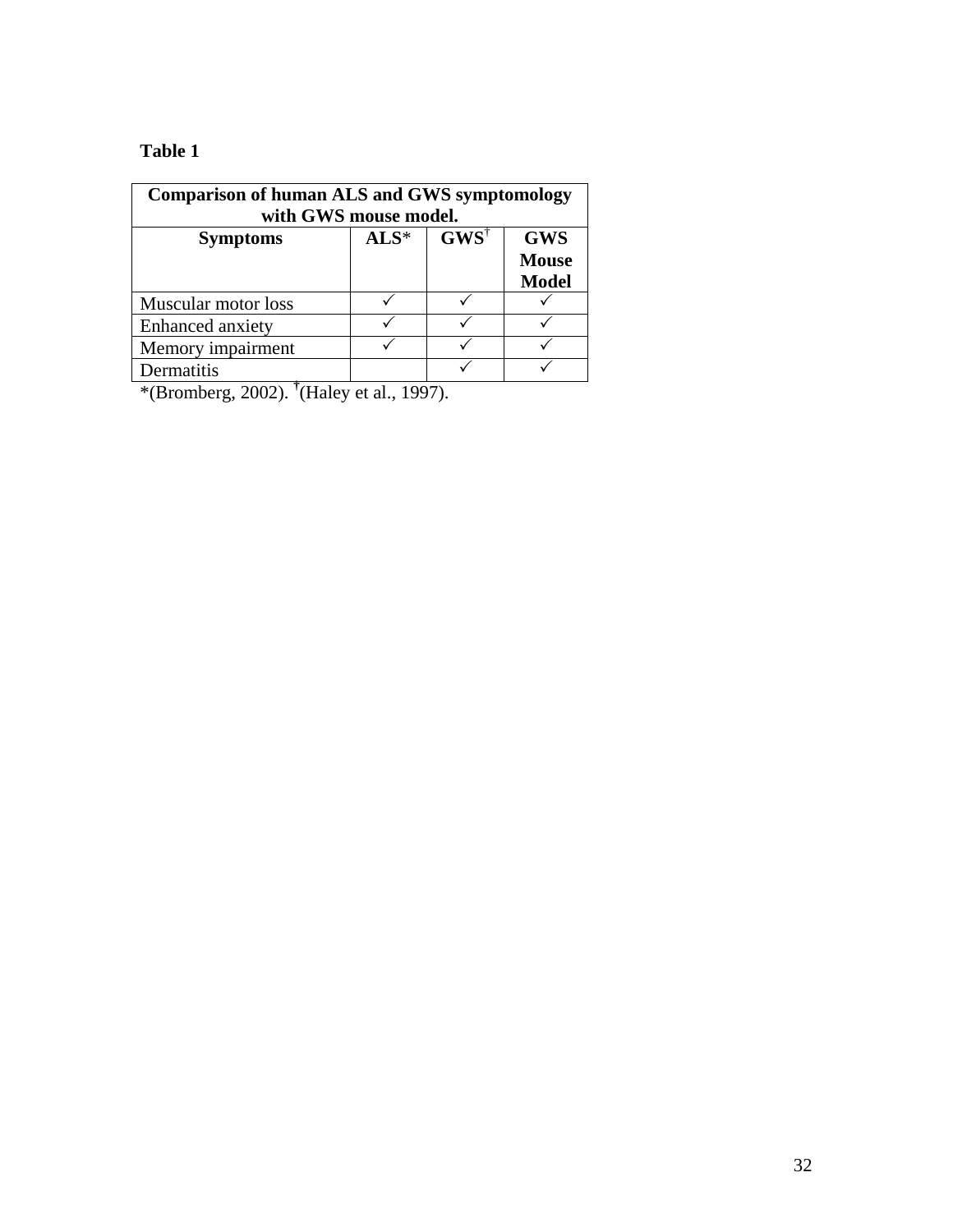# **Figure Captions**

**Fig. 1.** Motor and cognitive effects of adjuvants. A: The wire mesh hang test measures the latency to fall when suspended from a wire mesh, as a test of muscle strength and endurance. Mice injected with aluminum hydroxide showed a significant decrease in muscular strength and endurance (-50%) compared to controls. Mice injected with squalene or both adjuvants did not show a significant decrease in muscular strength. B: Open field tests (during weeks 7-24) records the time the animal spends in the outer perimeter, as a measure of anxiety. Animals with increased anxiety will increasingly circle the perimeter. Mice injected with aluminum hydroxide show a significant increase in anxiety (+38%) compared to controls. Mice injected with squalene or both adjuvants did not show any significant effect. C: The radial arm water maze (5 arms) was used to test spatial and reference memory; animals were required to memorize and locate a rescue platform and their errors were recorded over 3 trials. Mice injected with both adjuvants showed a significant increase in errors after week 20 (4.3 errors) while controls achieved 0.2 errors. Mice injected with squalene (0.9 errors) or aluminum hydroxide (1.2 errors) did show increased errors after week 20 but these values were not significant. A=1st injection, B=2nd injection. \*, *p*<0.05, \*\*, *p*<0.01, \*\*\*, *p*<0.001, one-way ANOVA.

**Fig. 2.** NeuN and activated caspase-3 fluorescent labeling in ventral horn of lumbar spinal cord. Green = Neuron specific nuclear protein (NEUronal Nuclei: NeuN); Red = Activated caspase-3 antibody; specific marker for staining apoptotic cells. Yellow = Colocalization of NeuN and activated caspase-3 indicating apoptotic neuronal cell death.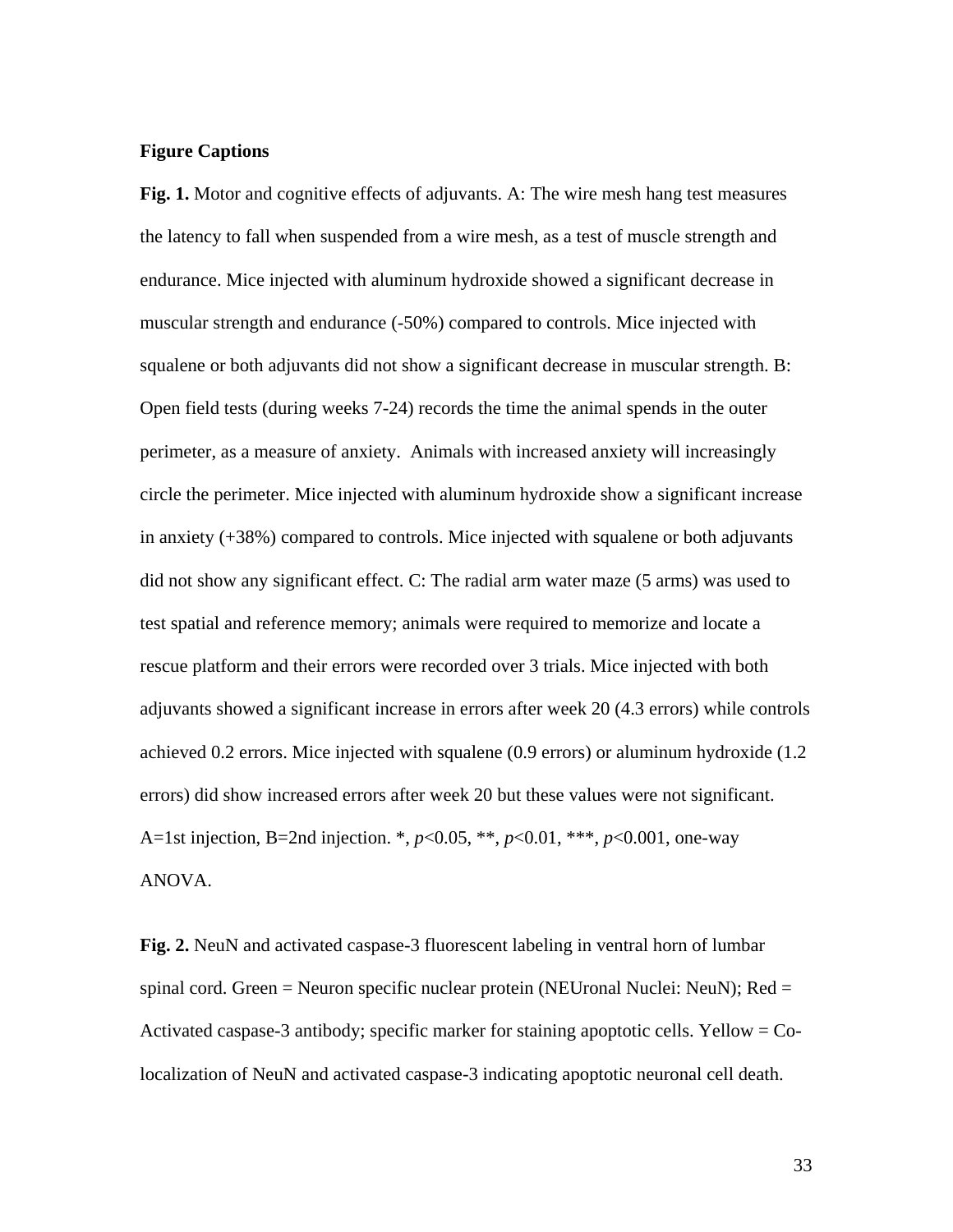Blue = Nuclear DAPI (4', 6 diamidino-2-phenylindole) counterstaining. A: Control shows NeuN labeling (Magnification: 40x). B: NeuN labeling in aluminum injected mouse. C: Control animals show no labeling of activated caspase-3 antibody. D: Animals injected with aluminum hydroxide show clear labeling of activated caspase-3 antibody. E: Tissue from control animal shows NeuN labeling but no activated caspase-3 labeling (Magnification: 40x; white arrow indicates neuron enlarged in figure 1G). G: Enlargement of neuron from figure 1E shows positive NeuN labeling with no activated caspase-3 labeling (Magnification: 100x); F: Mice injected with aluminum hydroxide show increased positive labeling of NeuN and anti-active caspase-3 compared to controls indicating apoptosis (Magnification: 40x; white arrow indicates neuron enlarged in figure 1H). H: Enlargement of neuron from 1F shows clear double labeling of NeuN and antiactive caspase-3. (Magnification: 100x). A-F: Scale bar = 50  $\mu$ m. G, H: Scale bar = 20µm.

**Fig. 3.** A: Cell counts for NeuN and activated caspase-3 labeling in ventral horn of lumbar spinal cord. NeuN counts between groups (n=32, 8 per group) show no significant differences indicating similar numbers of neuronal cells labeled in all groups. Activated caspase-3 marker shows significantly increased positive capsase-3 labeling (+155%) in mice injected with aluminum hydroxide compared to controls. NeuN and activated caspase-3 double labeling show significantly increased apoptotic neuronal cells (+133%) in mice injected with aluminum hydroxide compared to control and squalene injected groups. B: NeuN counts (n=20, 5 per group) show no significant difference between groups. Animals injected with aluminum hydroxide show a significant increase in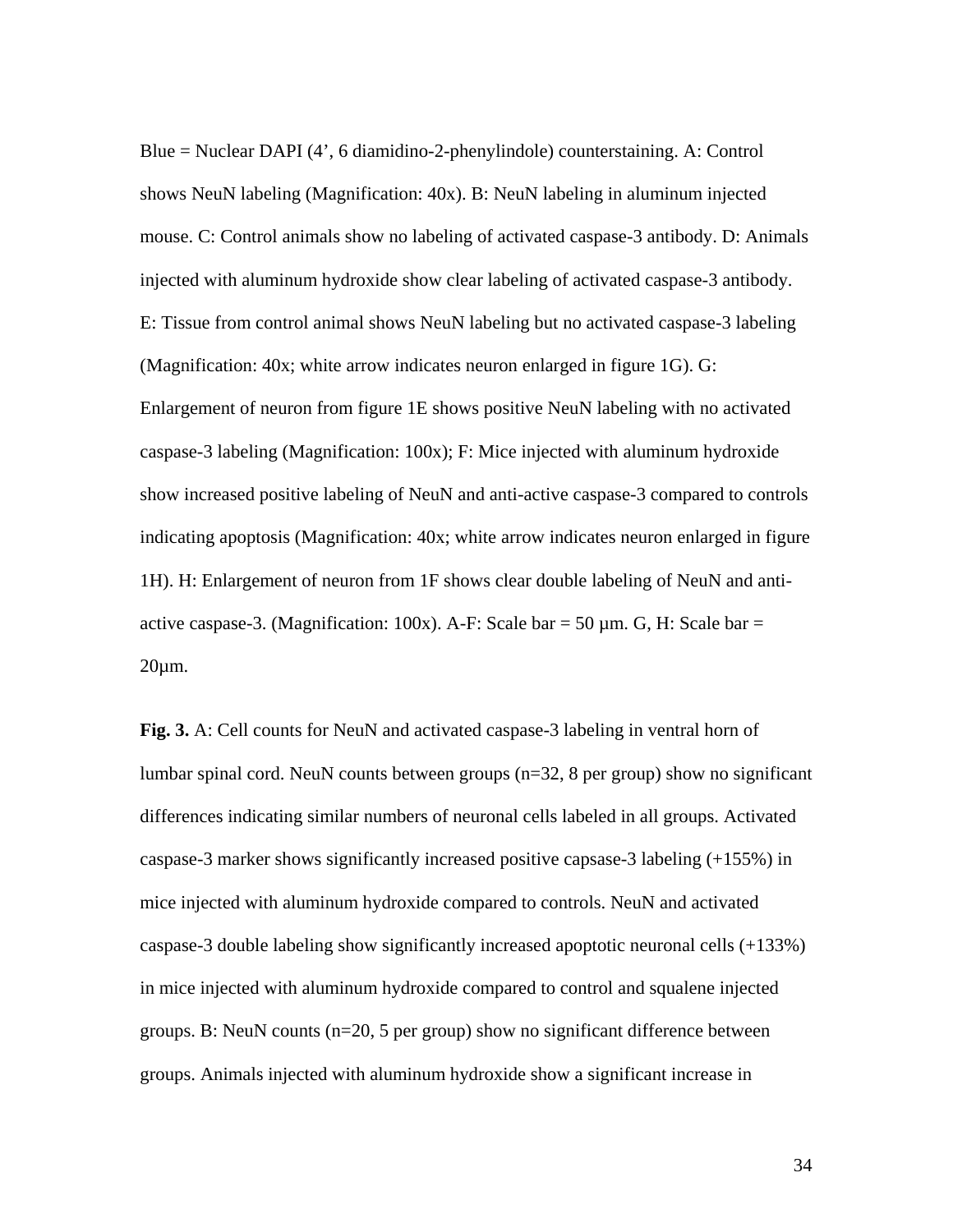activated caspase-3 (+92%) and double labeling (+85%) in primary motor cortex compared to controls. Compared to squalene-injected mice, aluminum mice showed a significant increase  $(+65%)$  in double labeling. C: Cell counts  $(n=20, 5$  per group) performed in the red nucleus show an increase in activated caspase-3 and double labeling in both aluminum groups compared to controls, but this was not significant. D: Hippocampal cell counts (n=20, 5 per group) performed on the polymorph layer of the dentate gyrus (DG) show increased activated caspase-3 and double labeling in the squalene group, while the combined group showed the greatest activated caspase-3 and double labeling, but these results were not statistically significant. E: There was no significant difference in cell counts (n=20, 5 per group) of NeuN and activated caspase-3 labeling between groups in the substantia nigra region. Data are means  $\pm$  S.E.M  $*$ ,  $*$  $p<0.05$  versus control and squalene mice, \*\*,  $p<0.01$  versus control mice using one-way ANOVA analysis.

**Fig. 4.** Cholinacetyltransferase (ChAT) fluorescent labeling in ventral horn of lumbar spinal cord. A: Control animal shows clear ChAT labeling and health motor neuron shape (20x magnification). B: Aluminum injected animal shows decreased ChAT labeling and abnormal morphology of motor neurons compared to controls (20x magnification). Scale  $bar = 50 \mu m$ .

**Fig. 5.** Motor neuron cell counts after ChAT fluorescent labeling in ventral horn of lumbar spinal cord. Only cells positively labeled with ChAT were counted as motor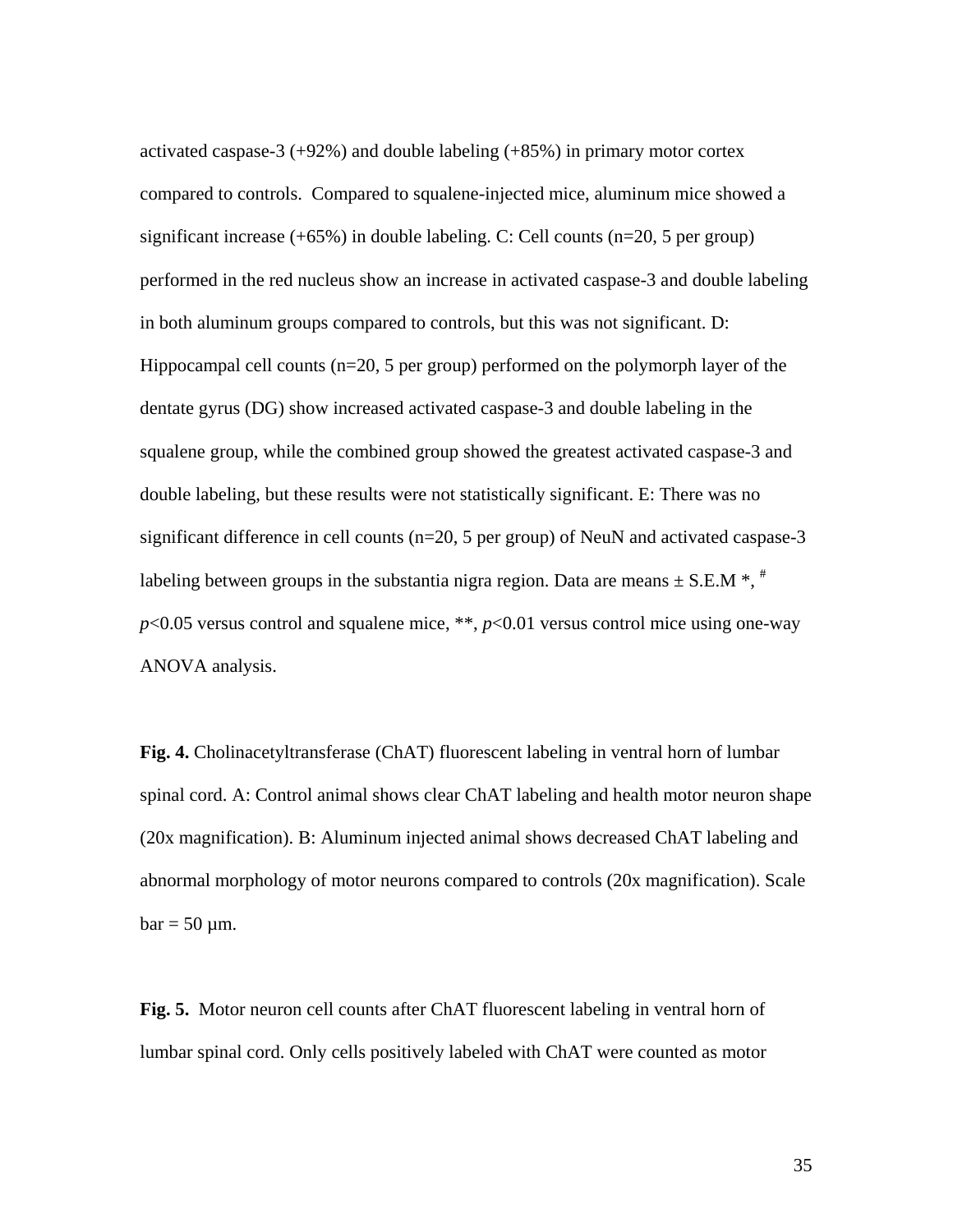neurons (n=32, 8 per group). Mice injected with aluminum hydroxide showed a statistically significant decrease in motor neuron number (-35%) compared to controls. There was no significant difference in motor neuron counts between all other groups compared to controls. Data are means  $\pm$  S.E.M \*\*\*  $p$  < 0.001 versus control mice using one-way ANOVA analysis.

**Fig. 6.** Glial fibrillary acidic protein (GFAP) fluorescent labeling in ventral horn of lumbar spinal cord. A: Control animal shows little GFAP labeling indicating rare presence of astrocytes (40x magnification). B: Aluminum injected animal shows increased GFAP labeling and greater number of astrocytes (white arrows) compared to controls (40x magnification). Scale bar = 50  $\mu$ m.

**Fig. 7.** Normalized cell counts for GFAP labeling of astrocytes in ventral horn of lumbar spinal cord (n=32, 8 per group). Squalene treated animals show a small increase in GFAP labeled astrocytes when compared to controls. Animals treated with both aluminum hydroxide and squalene showed a larger increase in astrocyte cell number when compared to controls, while mice injected with aluminum showed the greatest number of astrocytes present (approximately 3.5 times greater than controls). Data are means  $\pm$ S.E.M \*\*\* *p*<0.001 versus control mice using one-way ANOVA analysis.

**Table 1.** Table summary of human ALS and GWS symptomology compared with GWS mouse model. This table outlines the similarities between human ALS and Gulf War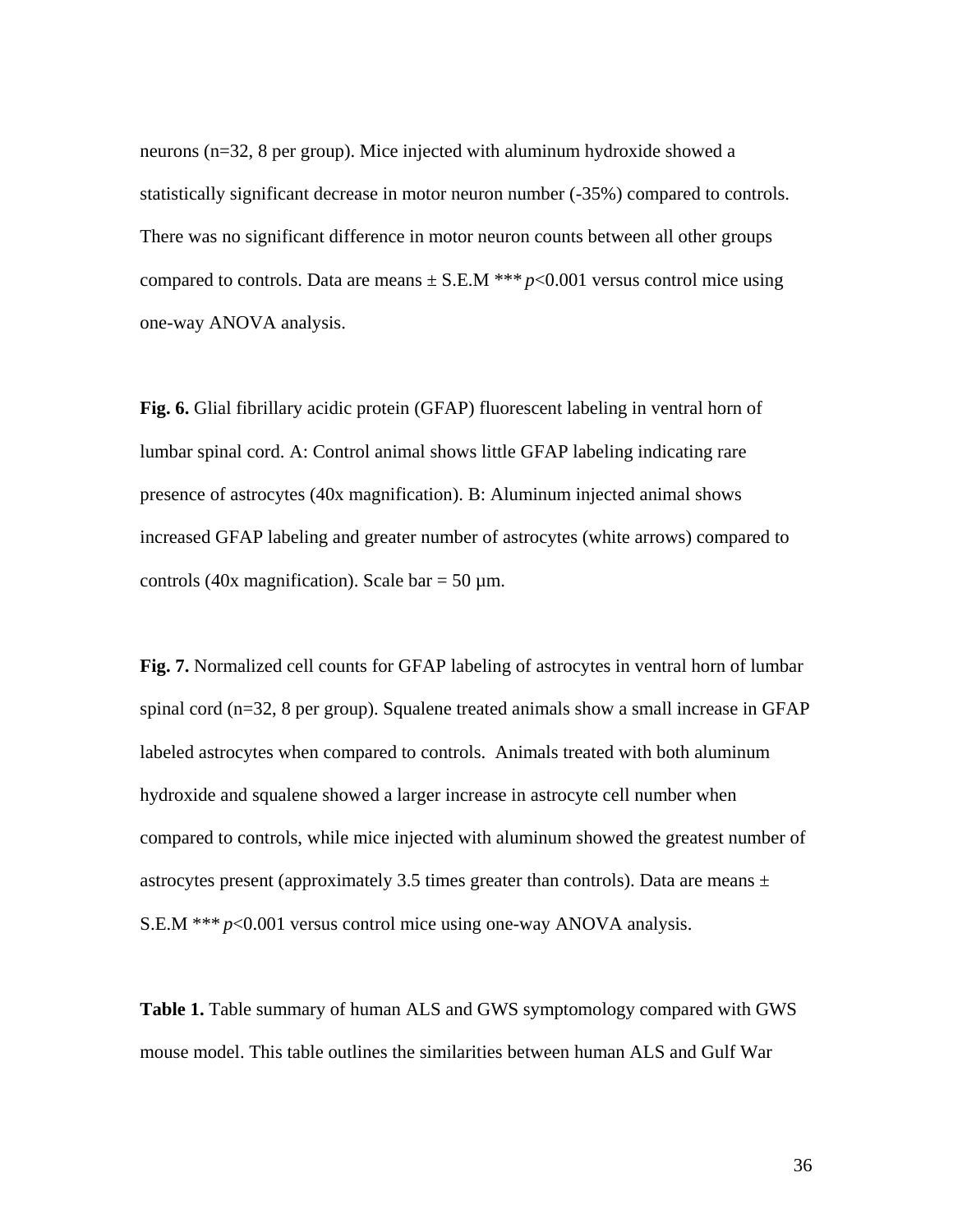syndrome. From this table, we can see that overlapping symptoms present in ALS and some GWS patients are represented in our mouse model of GWS.

# **ANIMAL ETHICS COMMITTEE APPROVAL**

Protocols governing the use of animals were approved by review committees of the University of British Columbia and were in compliance with guidelines published by the Canadian Council on Animal Care and are in accordance with the international guidelines including the NIH Guide for the Care and Use of Laboratory Animals, as well as the EEC Council Directive.

# **CONFLICT OF INTEREST STATEMENT**

Petrik has not received any grants or funding from Bioport, Chiron, Corixa, nor any other pharmaceutical companies. All the other authors have viewed this article and declare that they have no conflict of interest.

# **ACKNOWLEDGEMENTS**

This work was supported by grants from the US Army Medical Research and Materiel Command (#DAMD17-02-1-0678), Scottish Rite Charitable Foundation of Canada, and the Natural Science and Engineering Research Council of Canada (to CAS). We would like to thank Dr. Jason Wilson (University of British Columbia, B.C., Canada), Dr. Meryl Nass (Mount Desert Island Hospital, Maine, U.S.A.), and Dr. Reyniel Cruz-Aguado (University of British Columbia, B.C., Canada), for their invaluable comments and advisory contributions to this project and manuscript.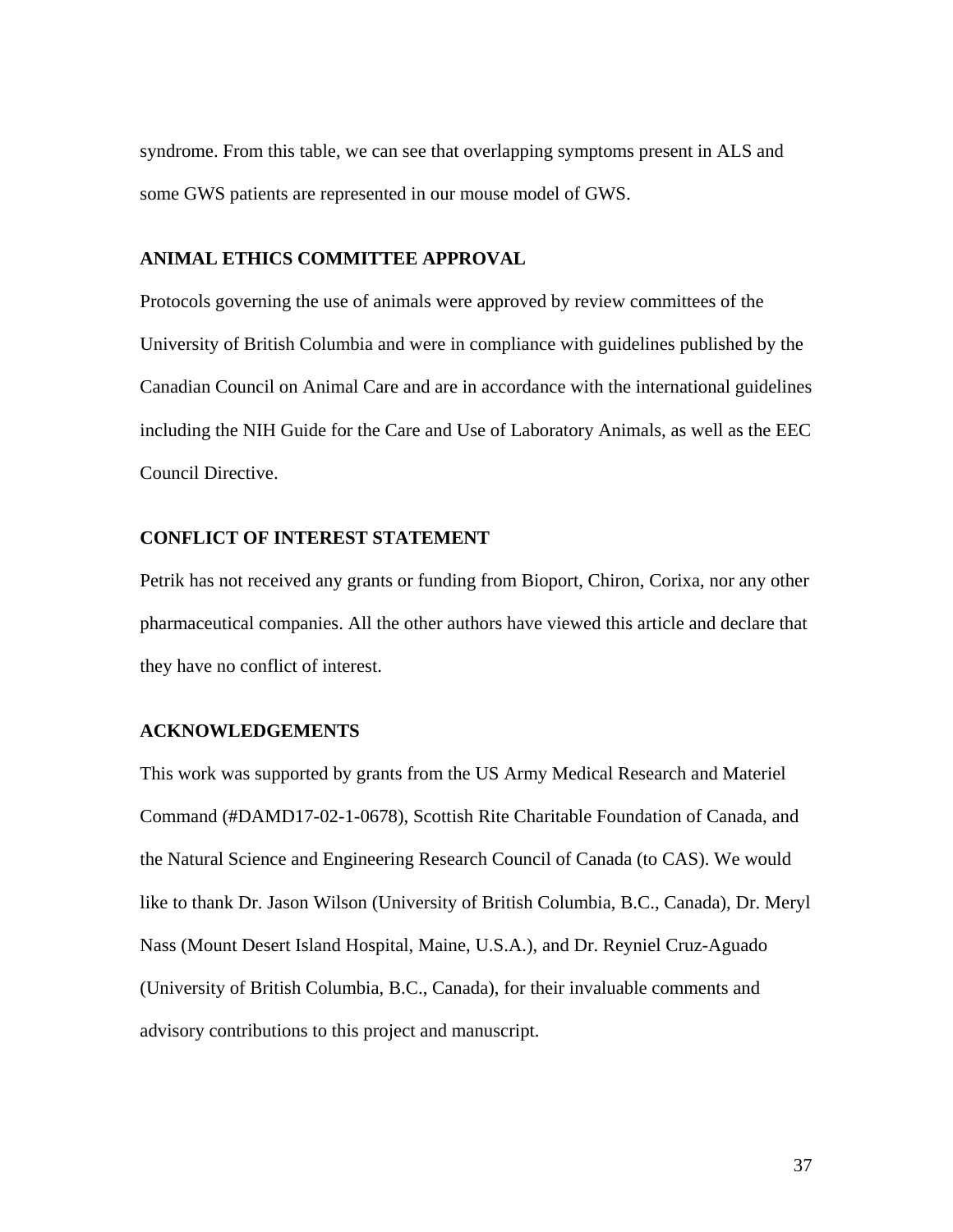#### Reference List

- Abou-Donia, M. B., Wilmarth, K. R., Jensen, K. F., Oehme, F. W., and Kurt, T. L. (1996 ) Neurotoxicity resulting from coexposure to pyridostigmine bromide, deet, and permethrin: implications of Gulf War chemical exposures. *J Toxicol Environ Health*. **48**, 35-56.
- Asa, P. B., Cao, Y., and Garry, R. F. (2000) Antibodies to squalene in Gulf War syndrome. *Exp Mol Pathol*. **68**, 55-64.
- Asa, P. B., Wilson, R. B., and Garry, R. F. (2002) Antibodies to squalene in recipients of anthrax vaccine. *Exp Mol Pathol*. **73** , 19-27.
- Barbeito, L. H., Pehar, M., Cassina, P., Vargas, M. R., Peluffo, H., Viera, L., Estevez, A. G., and Beckman, J. S. (2004) A role for astrocytes in motor neuron loss in amyotrophic lateral sclerosis. *Brain Res Brain Res Rev*. **47**, 263-74.
- Bilkei-Gorzo, A. (1993) Neurotoxic effect of enteral aluminium. *Food Chem Toxicol*. **31**, 357-61.
- Brewer, J. M., Conacher, M., Hunter, C. A., Mohrs, M., Brombacher, F., and Alexander, J. (1999) Aluminium hydroxide adjuvant initiates strong antigen-specific Th2 responses in the absence of IL-4- or IL-13-mediated signaling. *J Immunol*. **163**, 6448-54.
- Bromberg, M. B. (2002) Diagnostic criteria and outcome measurement of amyotrophic lateral sclerosis. *Adv Neurol*. **88**, 53-62.
- Brown, P. (2002) French soldiers free of Gulf war illness. *The Guardian*.
- Charatan, F. (2002) US links motor neurone disease with Gulf war service. *BMJ*. **324**, 65.
- Crawley, J. N. (2000) What' s Wrong With My Mouse? : Behavioral Phenotyping of Trangenic and Knockout Mice. 65--69.
- Crawley, J. N., Belknap, J. K., Collins, A., Crabbe, J. C., Frankel, W., Henderson, N., Hitzemann, R. J., Maxson, S. C., Miner, L. L., Silva, A. J., Wehner, J. M., Wynshaw-Boris, A., and Paylor, R. (1997) Behavioral phenotypes of inbred mouse strains: implications and recommendations for molecular studies. *Psychopharmacology (Berl)*. **132**, 107-24.
- DeFries, J. C., Hegmann, J. P., and Halcomb, R. A. (1974) Response to 20 generations of selection for open-field activity in mice. *Behav Biol*. **11**, 481-95.
- Duan, W. R., Garner, D. S., Williams, S. D., Funckes-Shippy, C. L., Spath, I. S., and Blomme, E. A. (2003) Comparison of immunohistochemistry for activated caspase-3 and cleaved cytokeratin 18 with the TUNEL method for quantification of apoptosis in histological sections of PC-3 subcutaneous xenografts. *J Pathol*. **199**, 221-8.
- Dyer, O. (2004) Inquiry finds that Gulf war veterans face extra burden of disease. *BMJ*. **329**, 1257.
- Eisen, A. and Weber, M. (2001) The motor cortex and amyotrophic lateral sclerosis. *Muscle Nerve*. **24**, 564-73.
- Everts, H. G. and Koolhaas, J. M. (1999) Differential modulation of lateral septal vasopressin receptor blockade in spatial learning, social recognition, and anxiety-related behaviors in rats. *Behav Brain*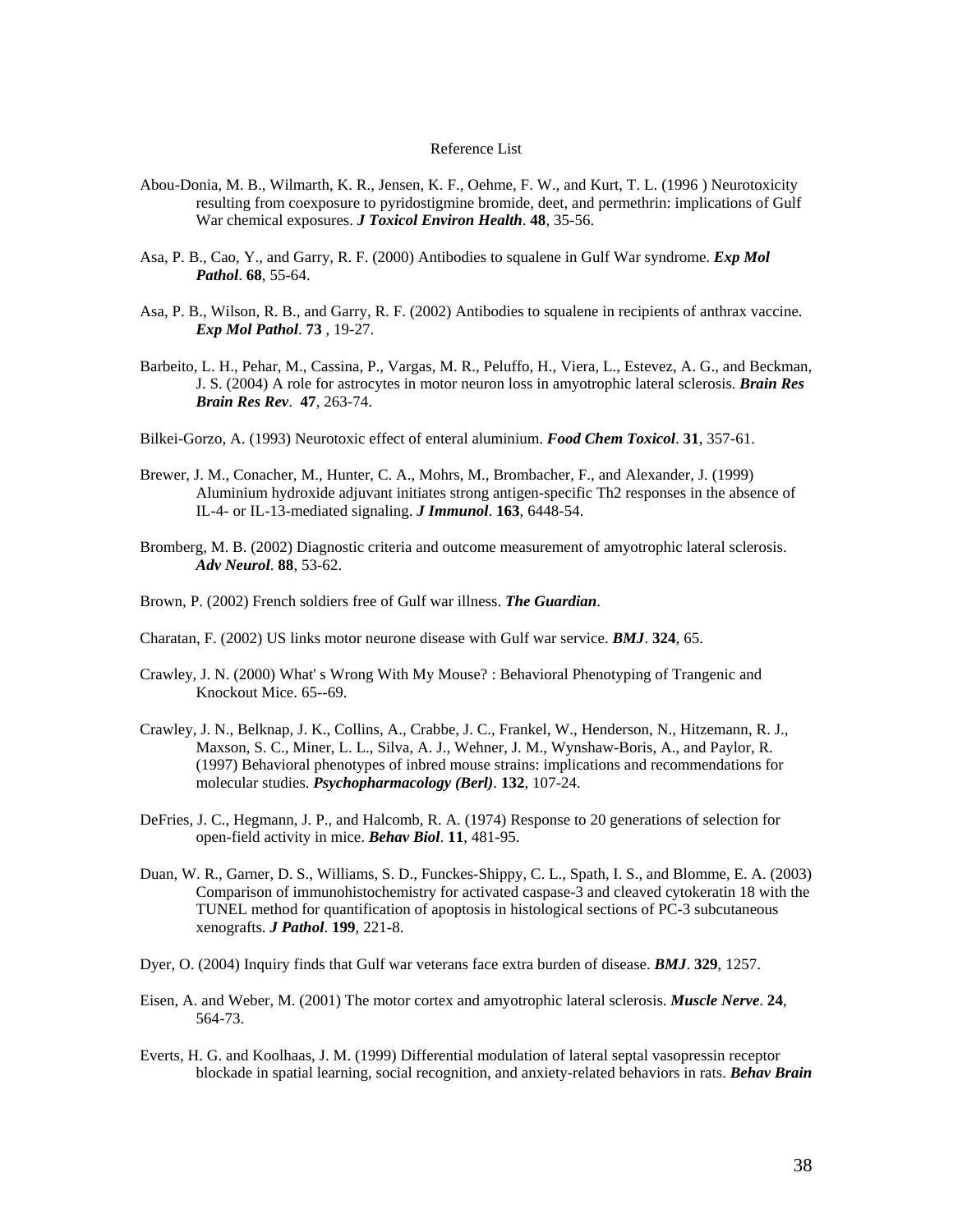*Res*. **99**, 7-16.

- Fellows, P. F., Linscott, M. K., Ivins, B. E., Pitt, M. L., Rossi, C. A., Gibbs, P. H., and Friedlander, A. M. (2001) Efficacy of a human anthrax vaccine in guinea pigs, rabbits, and rhesus macaques against challenge by Bacillus anthracis isolates of diverse geographical origin. *Vaccine*. **19**, 3241-7.
- Ferguson, E. and Cassaday, H. J. (2001-2002) Theoretical accounts of Gulf War Syndrome: from environmental toxins to psychoneuroimmunology and neurodegeneration. *Behav Neurol*. **13**, 133- 47.
- Flick-Smith, H. C., Waters, E. L., Walker, N. J., Miller, J., Stagg, A. J., Green, M., and Williamson, E. D. (2005) Mouse model characterisation for anthrax vaccine development: comparison of one inbred and one outbred mouse strain. *Microb Pathog*. **38**, 33-40.
- Fukuda, K., Nisenbaum, R., Stewart, G., Thompson, W. W., Robin, L., Washko, R. M., Noah, D. L., Barrett, D. H., Randall, B., Herwaldt, B. L., Mawle, A. C., and Reeves, W. C. (1998) Chronic multisymptom illness affecting Air Force veterans of the Gulf War. *JAMA*. **280**, 981-8.
- Gajkowska, B., Smialek, M., Ostrowski, R. P., Piotrowski, P., and Frontczak-Baniewicz, M. (1999) The experimental squalene encephaloneuropathy in the rat. *Exp Toxicol Pathol*. **51**, 75-80.
- Garruto, R. M., Shankar, S. K., Yanagihara, R., Salazar, A. M., Amyx, H. L., and Gajdusek, D. C. (1989) Low-calcium, high-aluminum diet-induced motor neuron pathology in cynomolgus monkeys. *Acta Neuropathol (Berl)*. **78**, 210-9.
- Haley, R. W. (2003) Excess incidence of ALS in young Gulf War veterans. *Neurology*. **61**, 750-6.
- Haley, R. W., Kurt, T. L., and Hom, J. (1997) Is there a Gulf War Syndrome? Searching for syndromes by factor analysis of symptoms. *JAMA*. **277**, 215-22.
- Hodgson, M. J. and Kipen, H. M. (1999) Gulf War illnesses: causation and treatment. *J Occup Environ Med*. **41**, 443-52.
- Hom, J., Haley, R. W., and Kurt, T. L. (1997) Neuropsychological correlates of Gulf War syndrome. *Arch Clin Neuropsychol*. **12**, 531-44.
- Horner, R. D., Kamins, K. G., Feussner, J. R., Grambow, S. C., Hoff-Lindquist, J., Harati, Y., Mitsumoto, H., Pascuzzi, R., Spencer, P. S., Tim, R., Howard, D., Smith, T. C., Ryan, M. A., Coffman, C. J., and Kasarskis, E. J. (2003) Occurrence of amyotrophic lateral sclerosis among Gulf War veterans. *Neurology*. **61**, 742-9 .
- Hotopf, M., David, A., Hull, L., Ismail, K., Unwin, C., and Wessely, S. (2000) Role of vaccinations as risk factors for ill health in veterans of the Gulf war: cross sectional study. *BMJ*. **320**, 1363-7.
- Ivins, B., Fellows, P., Pitt, L., Estep, J., Farchaus, J., Friedlander, A., and Gibbs, P. (1995) Experimental anthrax vaccines: efficacy of adjuvants combined with protective antigen against an aerosol Bacillus anthracis spore challenge in guinea pigs. *Vaccine*. **13**, 1779-84.
- Kang, H. K., Mahan, C. M., Lee, K. Y., Murphy, F. M., Simmens, S. J., Young, H. A., and Levine, P. H. (2002) Evidence for a deployment-related Gulf War syndrome by factor analysis. *Arch Environ Health*. **57**, 61-8.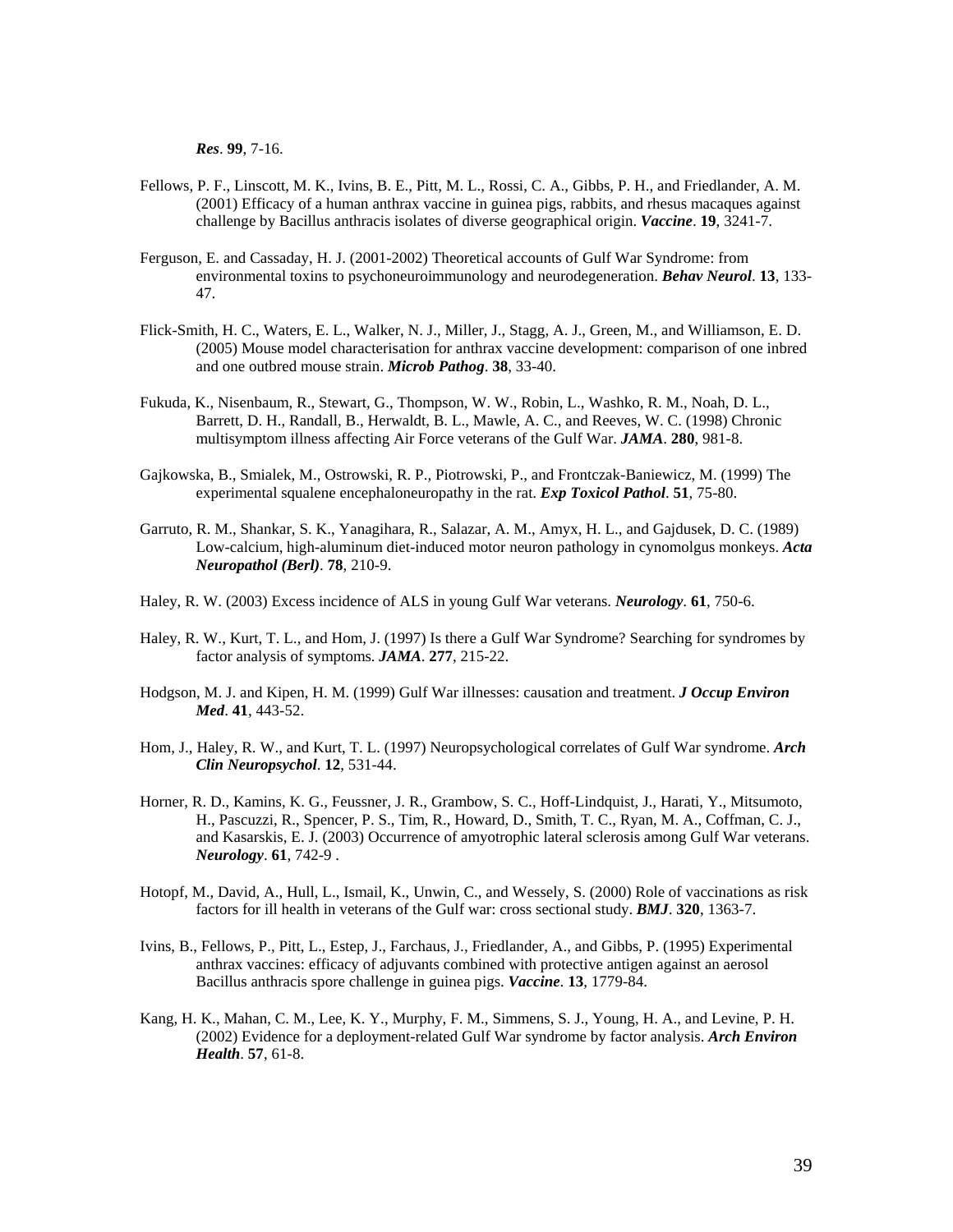- Kurland, L. T. (1988) Amyotrophic lateral sclerosis and Parkinson's disease complex on Guam linked to an environmental neurotoxin. *Trends Neurosci*. **11**, 51-4.
- Kurt, T. L. (1998) Epidemiological association in US veterans between Gulf War illness and exposures to anticholinesterases. *Toxicol Lett*. **102-103**, 523-6.
- Lee, V. M., Page, C. D., Wu, H. L., and Schlaepfer, W. W. (1984) Monoclonal antibodies to gel-excised glial filament protein and their reactivities with other intermediate filament proteins. *J Neurochem*. **42**, 25-32.
- Levine, J. B., Kong, J., Nadler, M., and Xu, Z. (1999) Astrocytes interact intimately with degenerating motor neurons in mouse amyotrophic lateral sclerosis (ALS). *Glia*. **28**, 215-24.
- Maatkamp, A., Vlug, A., Haasdijk, E., Troost, D., French, P. J., and Jaarsma, D. (2004 ) Decrease of Hsp25 protein expression precedes degeneration of motoneurons in ALS-SOD1 mice. *Eur J Neurosci*. **20**, 14-28.
- Martin, L. J. (1999) Neuronal death in amyotrophic lateral sclerosis is apoptosis: possible contribution of a programmed cell death mechanism. *J Neuropathol Exp Neurol*. **58**, 459-71.
- Matyas, G. R., Rao, M., Pittman, P. R., Burge, R., Robbins, I. E., Wassef, N. M., Thivierge, B., and Alving, C. R. (2004) Detection of antibodies to squalene: III. Naturally occurring antibodies to squalene in humans and mice. *J Immunol Methods*. **286**, 47-67.
- Morris, R. (1984) Developments of a water-maze procedure for studying spatial learning in the rat. *J Neurosci Methods*. **11**, 47-60.
- Mullen, R. J., Buck, C. R., and Smith, A. M. (1992) NeuN, a neuronal specific nuclear protein in vertebrates. *Development*. **116** , 201-11.
- Murakami, N. (1999) Parkinsonism-dementia complex on Guam overview of clinical aspects. *J Neurol*. **246 Suppl 2**, II16-8.
- Nagy, D., Kato, T., and Kushner, P. D. (1994) Reactive astrocytes are widespread in the cortical gray matter of amyotrophic lateral sclerosis. *J Neurosci Res*. **38**, 336-47.
- Nass, M. (2002) The Anthrax Vaccine Program: an analysis of the CDC's recommendations for vaccine use. *Am J Public Health*. **92**, 715-21.
- Nass, M., Fisher, B. L., and Robinson, S. (2005) Comments and Questions regarding FDA's proposed rule and order to license Anthrax Vaccine Absorbed. *FDA Anthrax vaccine docket submission. Proposed rule and proposed order, 29 Fed. Reg. 78281-78293*.
- Nicolson, G. L., Nasralla, M. Y., Haier, J., and Pomfret, J. (2002) High frequency of systemic mycoplasmal infections in Gulf War veterans and civilians with Amyotrophic Lateral Sclerosis (ALS). *J Clin Neurosci*. **9**, 525-9.
- O'Reilly, S. A., Roedica, J., Nagy, D., Hallewell, R. A., Alderson, K., Marklund, S. L., Kuby, J., and Kushner, P. D. (1995) Motor neuron-astrocyte interactions and levels of Cu,Zn superoxide dismutase in sporadic amyotrophic lateral sclerosis. *Exp Neurol*. **131**, 203-10.

Paxinos, G. and Franklin, K.B.J. (2001) *The Mouse Brain in Stereotaxic Coordinates.* Academic Press.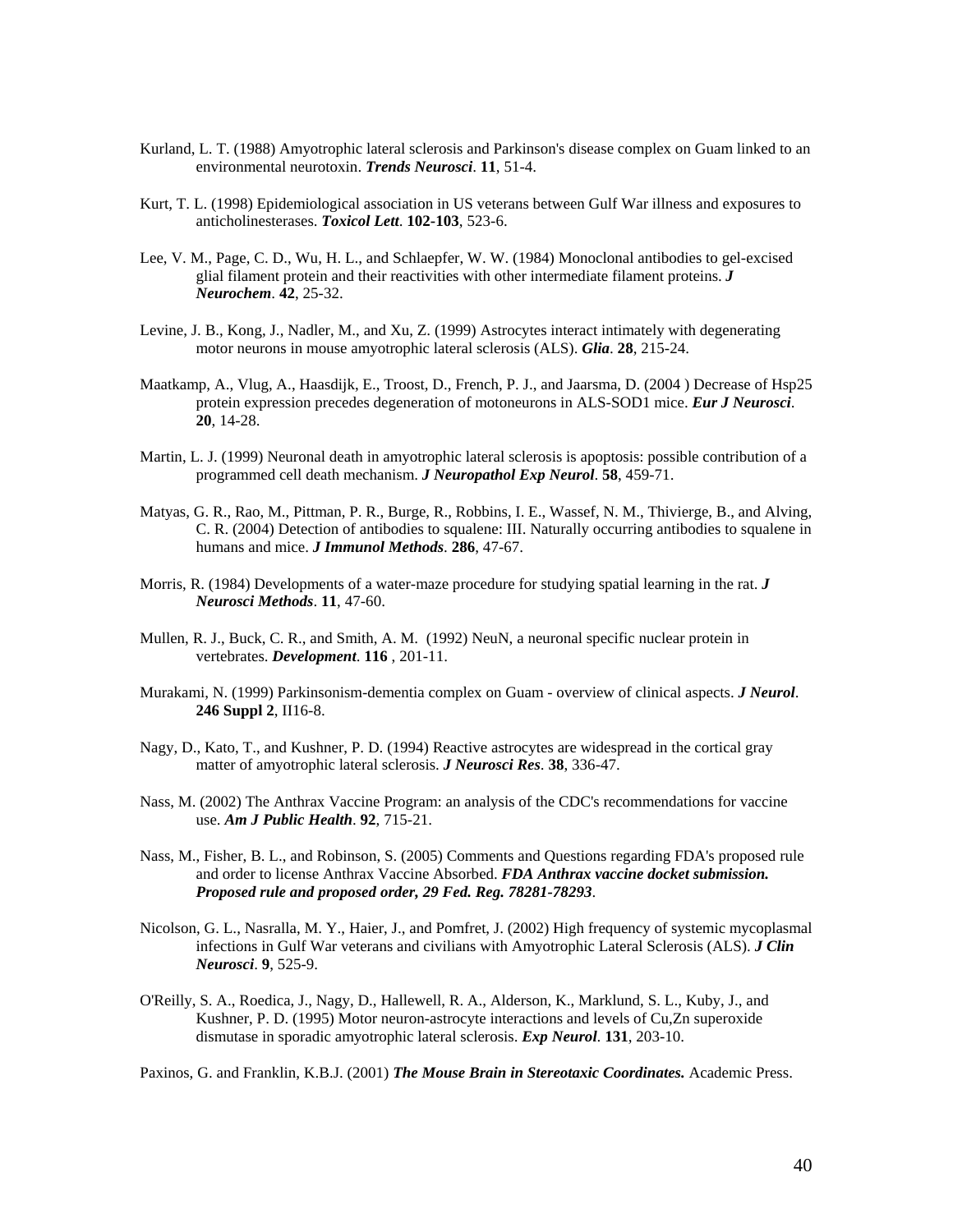Sydney.

- Platt, B., Fiddler, G., Riedel, G., and Henderson, Z. (2001) Aluminium toxicity in the rat brain: histochemical and immunocytochemical evidence. *Brain Res Bull*. **55**, 257-67.
- Rao, J. K., Katsetos, C. D., Herman, M. M., and Savory, J. (1998) Experimental aluminum encephalomyelopathy. Relationship to human neurodegenerative disease. *Clin Lab Med*. **18**, 687- 98, viii.
- Redhead, K., Quinlan, G. J., Das, R. G., and Gutteridge, J. M. (1992) Aluminium-adjuvanted vaccines transiently increase aluminium levels in murine brain tissue. *Pharmacol Toxicol*. **70**, 278-80.
- Rook, G. A. and Zumla, A. (1997) Gulf War syndrome: is it due to a systemic shift in cytokine balance towards a Th2 profile? *Lancet*. **349**, 1831-3.
- Rook, G. A. and Zumla, A. (1998) Is the Gulf War syndrome an immunologically mediated phenomenon? *Hosp Med*. **59**, 10-1.
- Sahin, G., Varol, I., Temizer, A., Benli, K., Demirdamar, R., and Duru, S. (1994) Determination of aluminum levels in the kidney, liver, and brain of mice treated with aluminum hydroxide. *Biol Trace Elem Res*. **41**, 129-35.
- Samson, K. (2002) VA study finds ALS spike in Gulf War vets. *Neurology Today*. **2**, 1, 13-14.
- Sartin, J. S. (2000) Gulf War illnesses: causes and controversies. *Mayo Clin Proc*. **75**, 811-9.
- Sasaki, S., Tsutsumi, Y., Yamane, K., Sakuma, H., and Maruyama, S. (1992) Sporadic amyotrophic lateral sclerosis with extensive neurological involvement. *Acta Neuropathol (Berl)*. **84**, 211-5.
- Savory, J. and Garruto, R. M. (1998) Aluminum, tau protein, and Alzheimer's disease: an important link? *Nutrition*. **14**, 313-4.
- Schumm, W. R., Reppert, E. J., Jurich, A. P., Bollman, S. R., Webb, F. J., Castelo, C. S., Stever, J. C., Sanders, D., Bonjour, G. N., Crow, J. R., Fink, C. J., Lash, J. F., Brown, B. F., Hall, C. A., Owens, B. L., Krehbiel, M., Deng, L. Y., and Kaufman, M. (2002) Self-reported changes in subjective health and anthrax vaccination as reported by over 900 Persian Gulf War era veterans. *Psychol Rep*. **90**, 639-53.
- Sidman, R. L., Angevine Jr., J. B., and Pierce, E. T. (1971) *Atlas of the Mouse Brain and Spinal Cord*.
- Skowera, A., Hotopf, M., Sawicka, E., Varela-Calvino, R., Unwin, C., Nikolaou, V., Hull, L., Ismail, K., David, A. S., Wessely, S. C., and Peakman, M. (2004) Cellular immune activation in Gulf War veterans. *J Clin Immunol*. **24**, 66-73.
- Taylor, D. N., Sanchez, J. L., Smoak, B. L., and DeFraites, R. (1997) Helicobacter pylori infection in Desert Storm troops. *Clin Infect Dis*. **25**, 979-82.
- Tohyama, T., Lee, V. M., Rorke, L. B., and Trojanowski, J. Q. (1991) Molecular milestones that signal axonal maturation and the commitment of human spinal cord precursor cells to the neuronal or glial phenotype in development. *J Comp Neurol*. **310**, 285-99.

Troost, D., Aten, J., Morsink, F., and de Jong, J. M. (1995) Apoptosis in amyotrophic lateral sclerosis is not